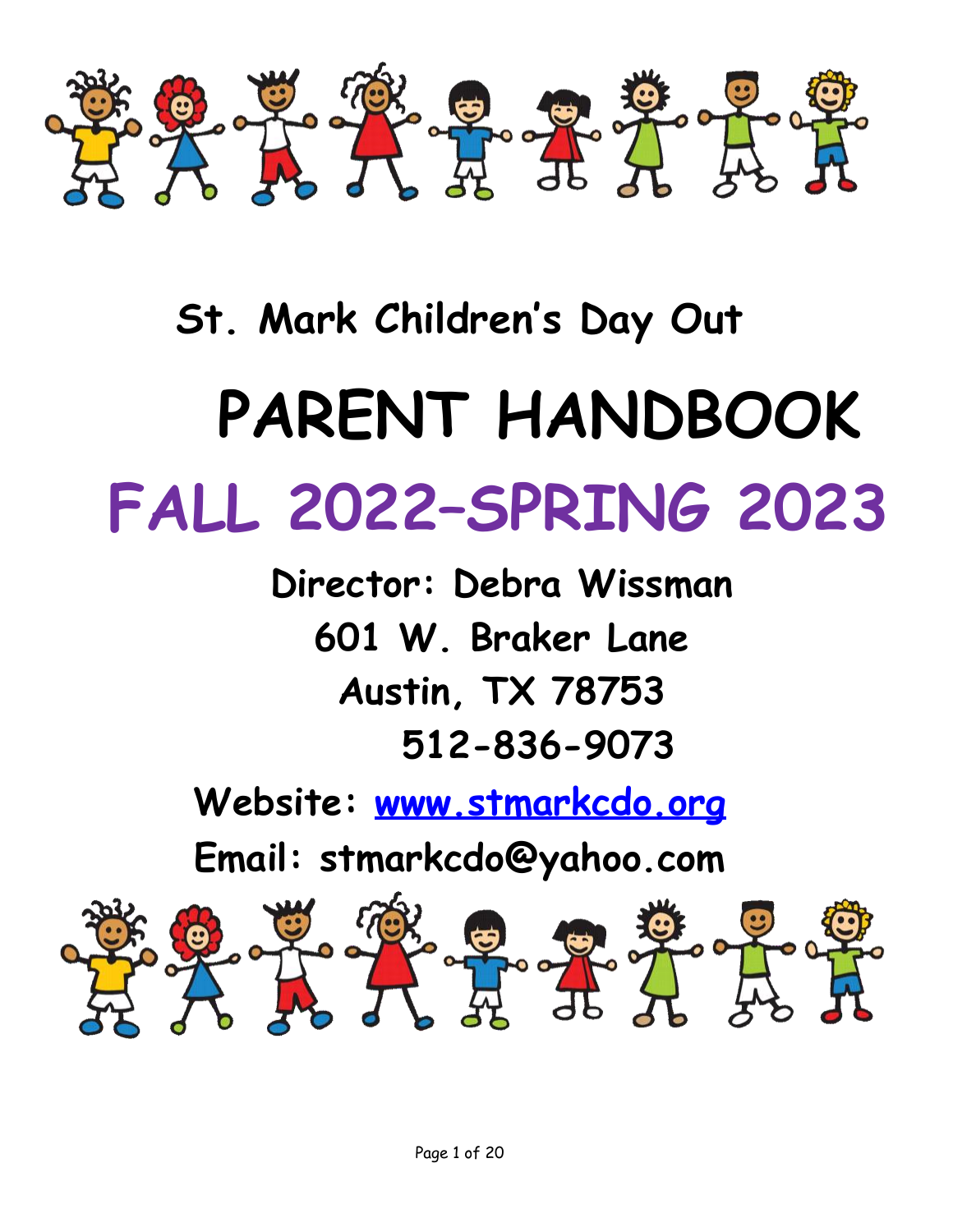# **Welcome**

Our Children's Day Out program was established over twenty years ago as part of the ministry of St. Mark United Methodist Church. St. Mark CDO became licensed by the Texas Department of Family and Protective Services in 2004. Our purpose is to provide a loving and caring Christian atmosphere to foster your child's spiritual, social, physical, emotional and intellectual development. We provide opportunities for children to explore their creativity through sensory exploration, music, motor development, art, listening reinforcement, indoor and outdoor play, group games and many more stimulating activities. Believing that each child is a child of God, we are called to minister to all children and their families.

As a parent of an enrolled child in our program, you are always welcome to visit the program any time without prior approval. Together we will best serve the needs and interest of your child. Our office is always open. It is our hope that you will bring us your suggestions, compliments and concerns. Please stop in if we can be of any service to you!

In His Service,

Pastor Rosemary Grattan

Debra A. Wissman

Director St. Mark United Methodist Church Children's Day Out 601 W. Braker Lane Austin, TX 78753 (512) 836-9073 (St. Mark CDO)

(512) 836-5747 (Church Office)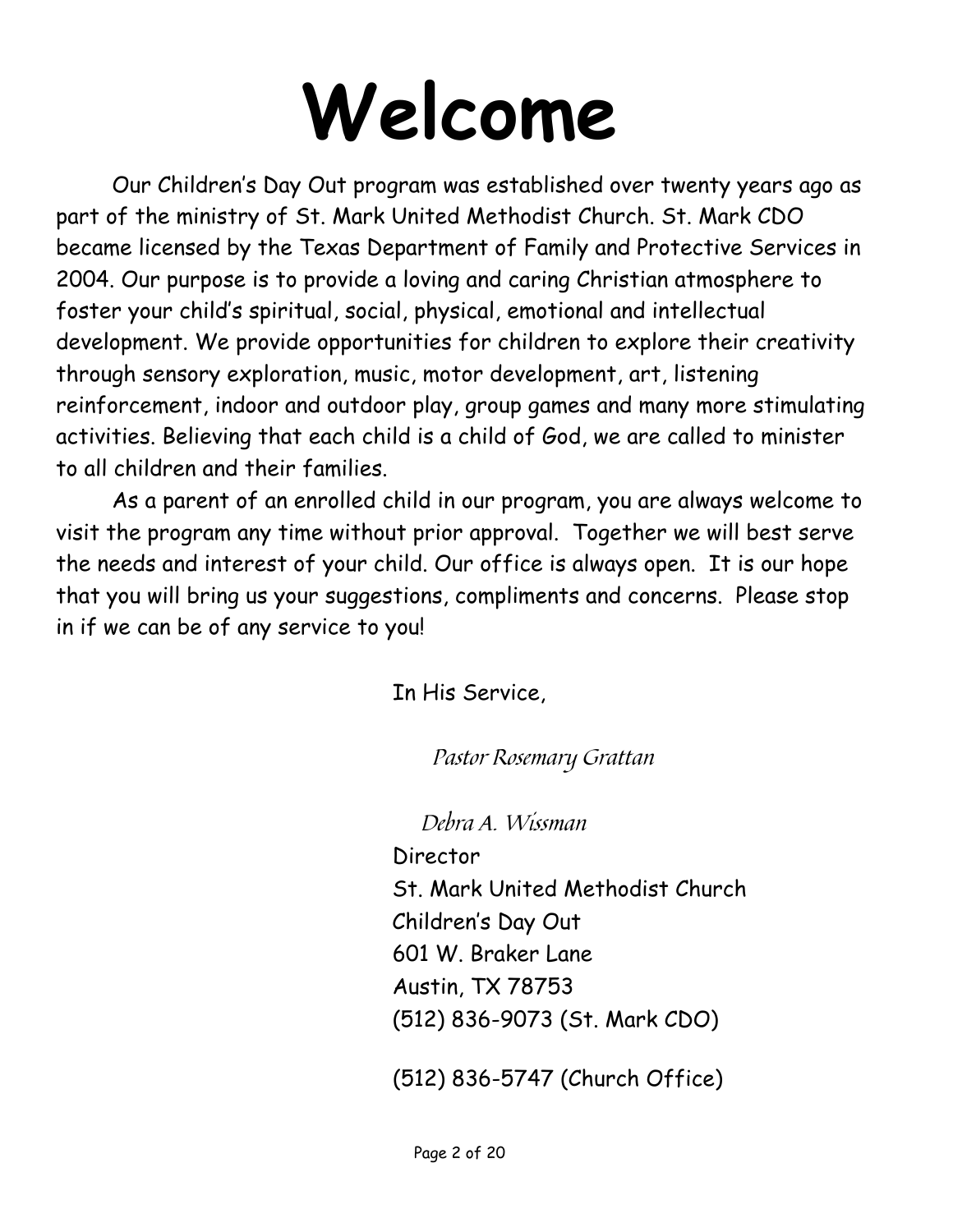## **Mission**

Our mission is to create a loving, safe and enjoyable environment for your child while promoting Christian values and a love for learning. We do this by providing developmentally appropriate activities, encouraging exploration, fostering healthy relationships between child and adult, supporting positive interactions between children and following the Department of Family and Protective Services Minimum Standards.

## **Goals**

The overall purpose of St. Mark Children's Day Out is to provide a developmentally appropriate environment for children. The following goals are necessary to meet that objective:

- Provide a learning and social environment for all children regardless of race, religion, physical and/or mental capabilities or limitations.
- Create safe and healthy surroundings that encourage play, exploration and learning.
- Teach basic Christian principles.
- Promote physical development through fine and gross motor activities.
- Develop each child's self-esteem and love of learning.
- Encourage each child to solve problems independently.
- Stimulate each child's cognitive development to bring greater understanding of the immediate world.
- Nurture each child's relationships to the local community.
- Foster awareness of the environment, its changes and our responsibility to it.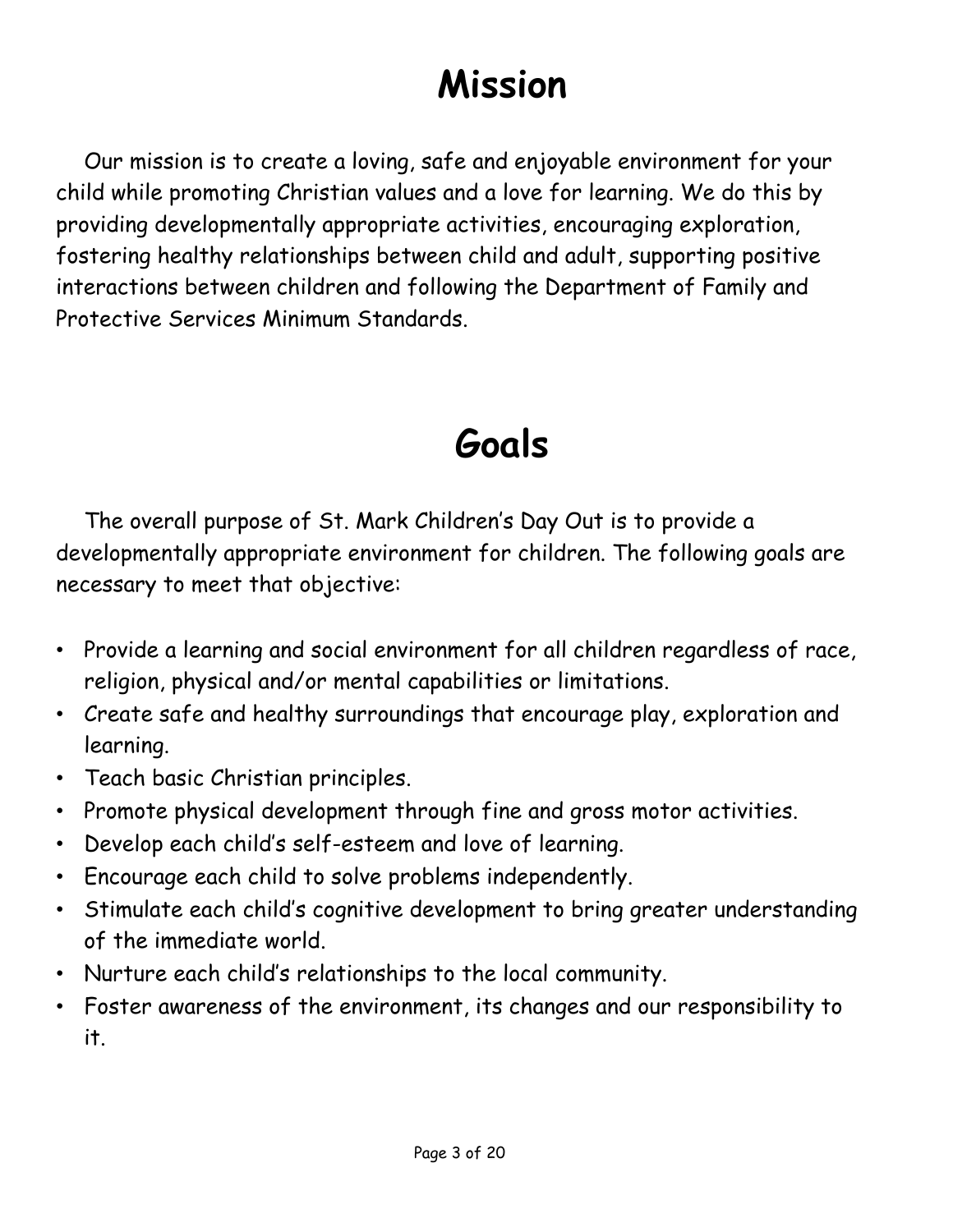## **Contents**

#### **I. General Information**

- A. Session Dates
- B. Ages
- C. Fees
- D. Days a Child May Attend
- E. Withdrawing From the Program
- F. Parent Communication/Participation

#### **II. Our Program**

- A. Arrival/Pick up Times and Procedures
- B. Curriculum
- C. Supplemental Activities
- D. Daily Routine
- E. Daily Checklist
- F. Clothing

#### **III. Health and Safety**

- A. Absences
- B. Minor/Major Emergencies
- C. Required Health Records
- D. Medication
- E. Meals/Nutrition

#### **IV. Additional Topics**

- A. Guidance
- B. Separation Anxiety
- C. Our Staff
- D. Board of Directors
- E. State Regulations
- F. Policy Guidelines
- G. Helpful Resources

#### ADDITIONAL INFORMATION

Daily Checklist/Required Forms/Reminders

- Emergency Preparedness Plan
- Information on Reporting Child Abuse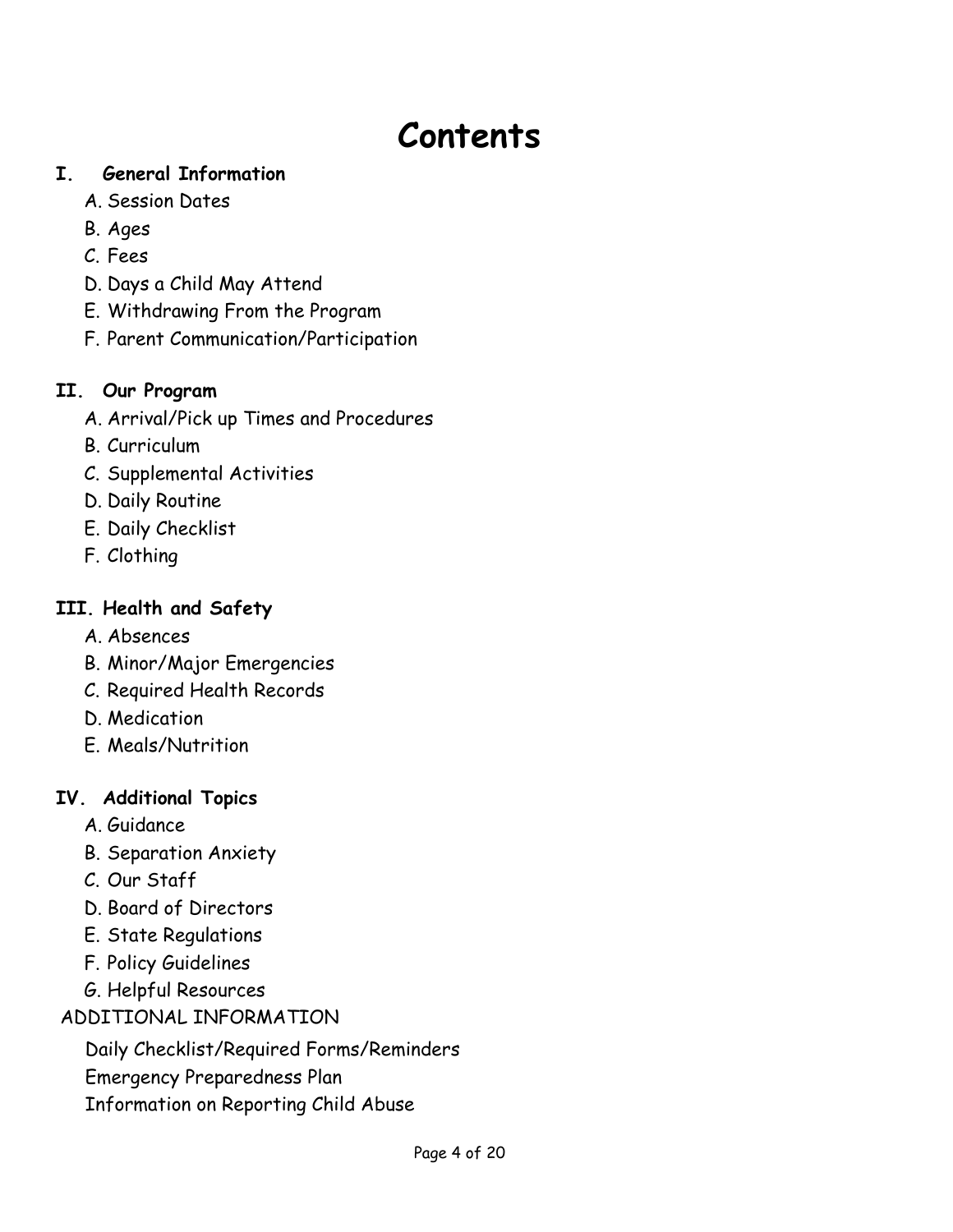St. Mark Employee Immunization Policy

Parent Handbook Agreement

#### **I. General**

#### **Information**

- A. Session Dates
	- 1. Fall session starts Tuesday, September 6, 2022 and ends Thursday, December 15, 2022.
	- 2. Spring session starts Monday, January 9, 2023 and ends Thursday, May 18, 2023.
	- 3. Summer session starts Tuesday, June 6, 2023 and ends Thursday, July 27, 2023.
	- B. Ages
		- 1. Generally speaking, there are five classes in the fall and spring and five classes in the summer.
		- 2. Fall and spring enrollment is open to children 18 months-5 years.
		- 3. In the summer, a school age class is open for children 6-10 years.
		- 4. Classes are divided by the following age groups:
			- Two's: 18 months and up

Three's: 24 months before September  $1<sup>st</sup>$ 

Four's: 3 years before September 1st

Pre-K: 4 years before September 1st

School Age: Summer after Kindergarten-5th grade (6-10 years)

#### C. Fees

- 1. Tuition
	- a. We are open Mondays, Tuesdays, Wednesdays and Thursdays from 9:00 am to 1:30 pm September – May and Tuesdays and Thursdays in June and July. **Tuition for 2022-2023 is:**
	- One day: \$190
	- Two days: \$265

Three days: \$340

Four days: \$415

**Prices are per child/per month. Tuition is due by the 5th of each month and all fees paid to St. Mark CDO are non-refundable if for any reason the school must close, especially in light of recent COVID-19 closures during the Spring of 2020. There are absolutely no refunds under any circumstances of monies paid to the CDO!**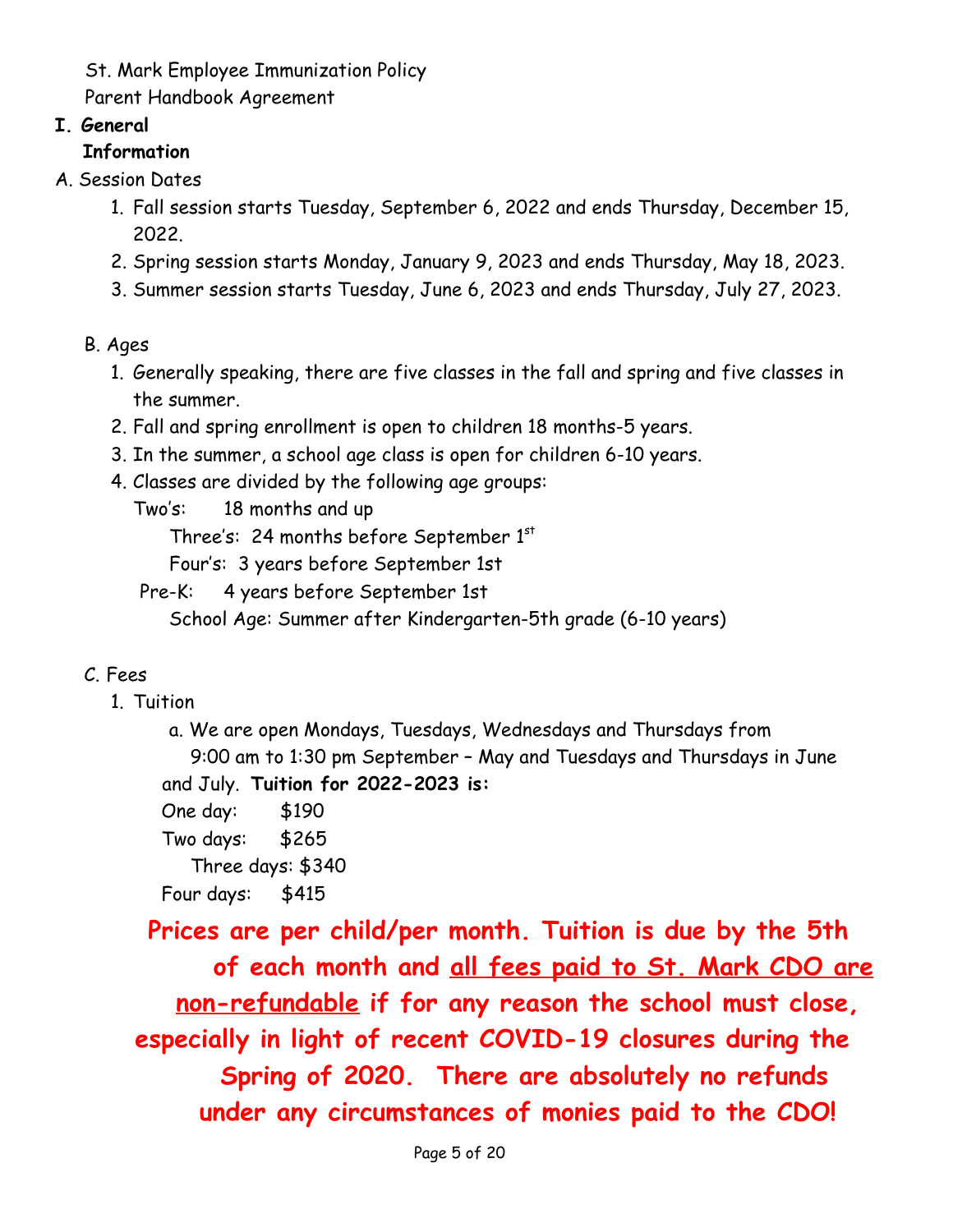- b. For returning students, first and last month's tuition are due by September 5. The payments are applied according to your child's enrollment date. To spread out these payments a month's tuition can be made in August or with your registration if enrolled after August. New students to our program pay a month's tuition by the last school day of May of the spring in which they enroll to secure their enrollment which serves as their May tuition payment for the following spring.
- c. Unfortunately, there also **no refunds for missed days due to illness or personal reasons.** Additionally, if your child will not be at school for an extended time due to family vacation, or any other reasons, tuition must still be paid as usual to hold your child's spot since we have a waiting list. If a child misses his/her usually enrolled day/days he/she may not switch days.
- d. Fundraising is a part of our program and the way in which we meet our budgeted expenses and provide new age appropriate learning tools for the classrooms. We do **not** mandate that CDO families participate in fundraisers as all fundraisers are purely voluntary. The CDO Board identifies and decides on fundraisers when they set the budget each August for the school year that begins in September. Any ideas or questions about fundraisers should be directed to the Director.

Additionally, if families want to make a monetary contribution to the preschool at any time, they are invited to do so.

2. Registration

Registration fees apply for each fall and summer session**.** Fees are due when your child is enrolled and ensures a spot is saved for them. Registration fees are: Fall \$125 Summer \$75 Wait-list fee \$25

**Registration Fees are per child and are non-refundable. New families to our program are also required to pay one month's tuition based on the number of days their child attends by May 19, 2022 to retain their child's admission. This fee is also non-refundable.**

#### 3. Supply Fees

Each October. March, and June a supply fee is collected for the fall and spring semesters. The supply fee is used for paper towels, soap, construction paper, paint and other classroom items. Supply Fees are per child and are **non-refundable.**

| One day: \$70    | Two days: \$80   |  |
|------------------|------------------|--|
| Three days: \$90 | Four days: \$100 |  |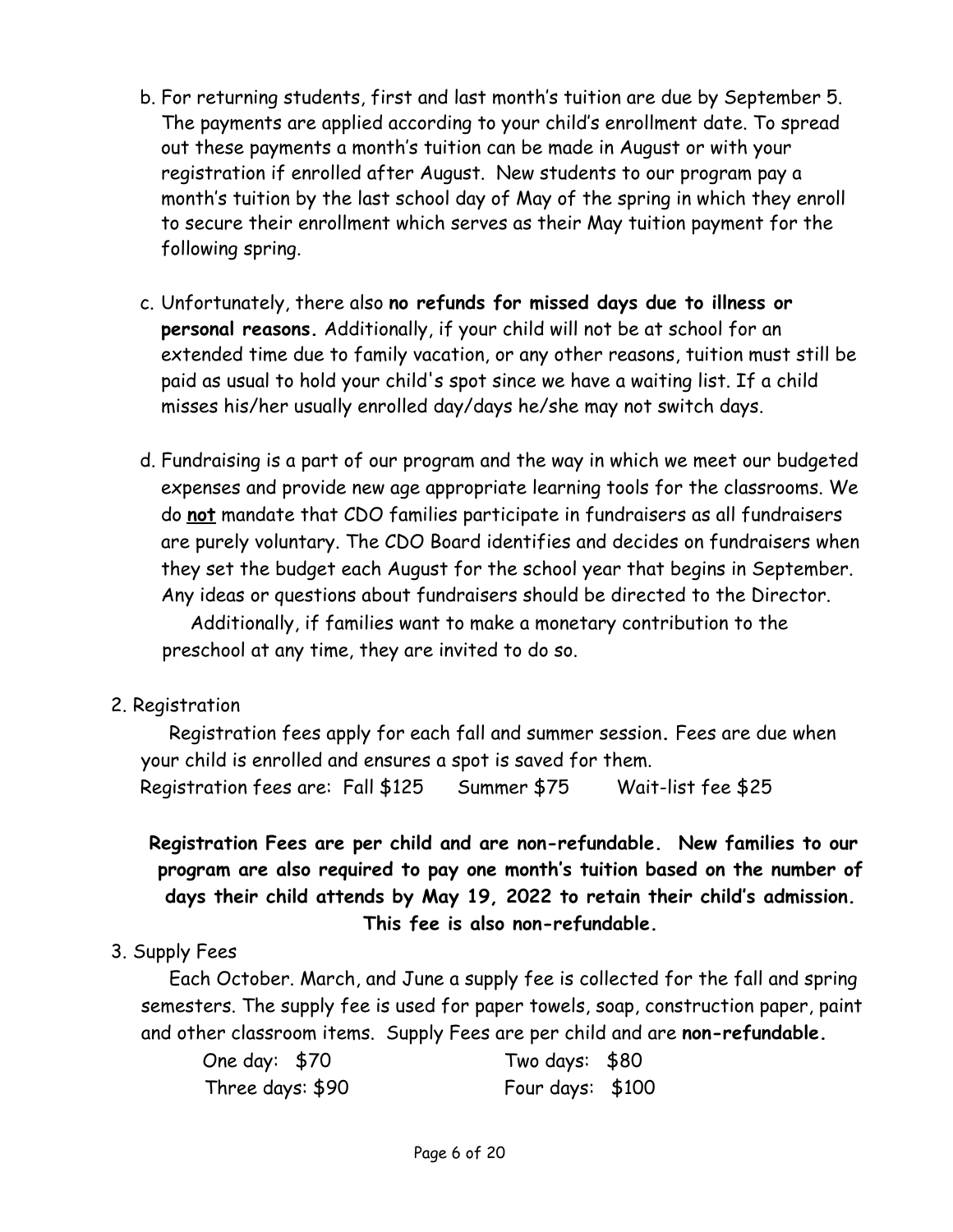- 4. Additional Fees
	- a. **Tuition is due by the 5th of each month.** A \$5 late fee is applied for each day tuition is overdue. PayPal and ZELLE are preferred forms of payment.
	- b. **Pick up time is at 1:30 pm.** A \$5 late fee is applied for each child not picked up by 1:35 pm with a charge of \$1 per minute until the child is picked up.
- D. Days a Child May Attend
	- 1. Children may attend 1 to 4 days a week.
	- 2. Days are chosen at registration based on availability.
	- 3. All children in the summer must enroll for both Tuesdays and Thursdays for both June and July.
- E. Withdrawing From the Program
	- 1. Withdrawal from the program requires 30 days written notice in order to use the tuition deposit as your child's last month's tuition.
	- 2. If your child has not attended, the registration fee is **non-refundable.**
	- 3. If your child has withdrawn and re-enrolled within the same school year, registration will be waived.
- F. Parent Communication/Participation
	- 1. We strongly encourage parent participation and feedback. Parents are always welcome to visit the school and/or attend any special events.
	- 2. **Keep us posted of any cell, home or work phone number changes.** In case of an emergency it is important that we have the most up-to-date information.
	- 3. You will be notified in writing of any changes to the parent handbook, new operational procedures or any other information regarding licensing, health or fire inspections.
	- 4. Monthly newsletters and weekly e-mails from the Director will provide information about our school activities. You will be notified of these and any other important news at least 48 hours in advance.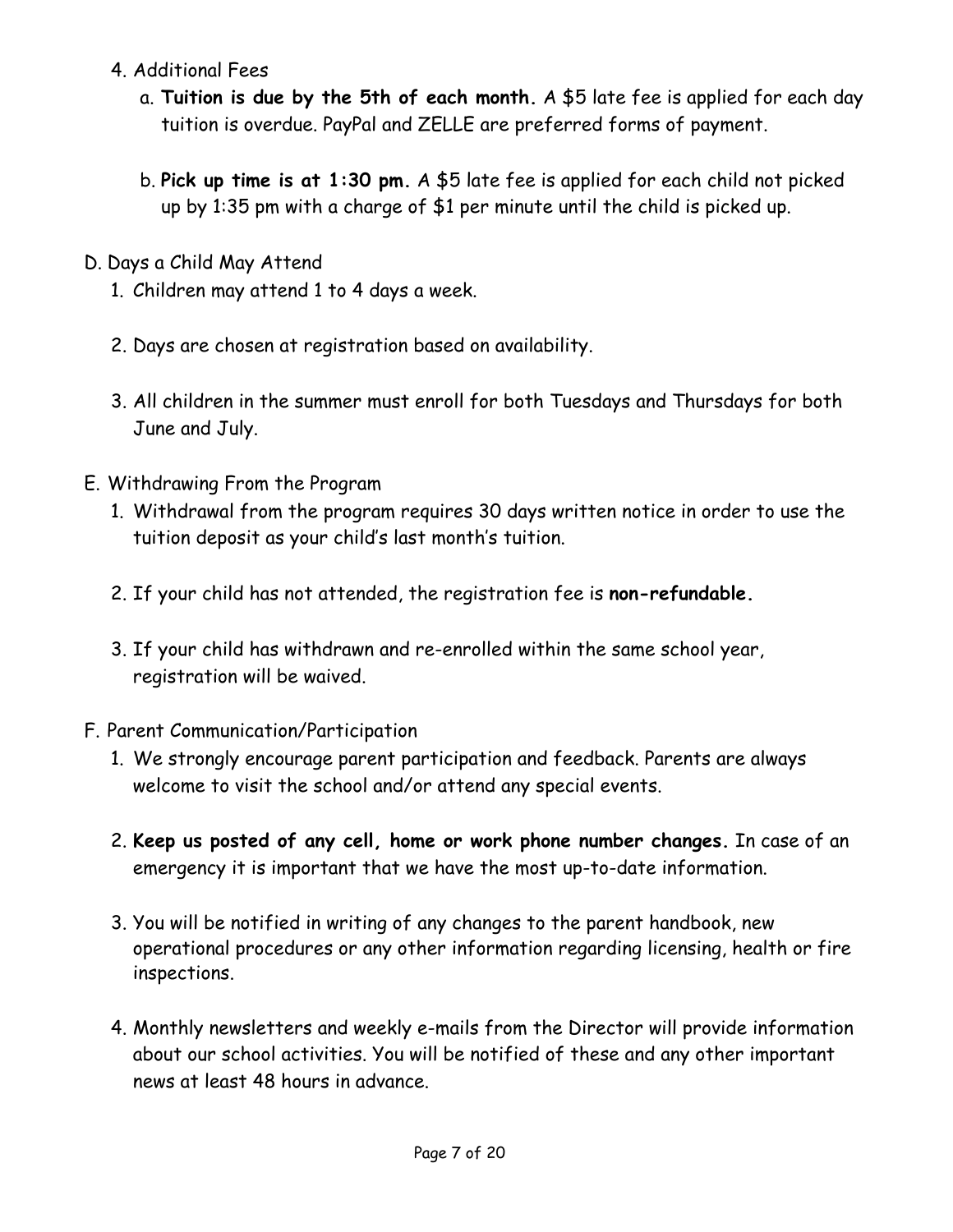5. Registered students who are not enrolled on the specific day of a special event or class party are welcome to join in during the event/party only. Parents must remain with their child during the activity to ensure proper student/teacher ratios.

#### **II. Our Program**

- A. Arrival/Pick up Times and Procedures
	- 1. Classes meet from 9:00 am to 1:30 pm Monday-Thursday from September through May and Tuesday and Thursdays in June and July.
	- 2. Our facility doors are unlocked from 8:55 am-9:30 am and from 1:15 pm-1:45 pm. At all other times, the doors to our facility are locked for the safety of the students and teachers. Please accompany your child to his/her classroom and be sure staff is present before departing.
	- 3. Parents must sign students in and out each day. This policy is based on licensing requirements. It helps us to document attendance and keep track of the children while in our care, especially during emergency situations.
	- 4. Based on Minimum Standards children are **ONLY** released to those listed on the child's enrollment form. If there is a change, parents must notify us in writing with the date(s) and a parent signature. At pick up, the new person must provide picture identification.
- B. Curriculum
	- 1. There is a schoolwide monthly theme (i.e. animals) with weekly sub-themes (i.e. farm, wild, pets and ocean). We focus on monthly letters, numbers, shapes and colors. We also introduce a Bible theme each month. These are outlined on our curriculum school year Calendar of Learning, which is available for your reference and is included with the September newsletter.
	- 2. Each class provides age appropriate activities that involve individual exploration, one on-one interactions and group participation.
	- 3. The Pre-K class offers more structure based on your child's needs to prepare them for Kindergarten. Learning centers provide opportunities for journaling, art, math concepts, imaginative play, and gross and fine motor.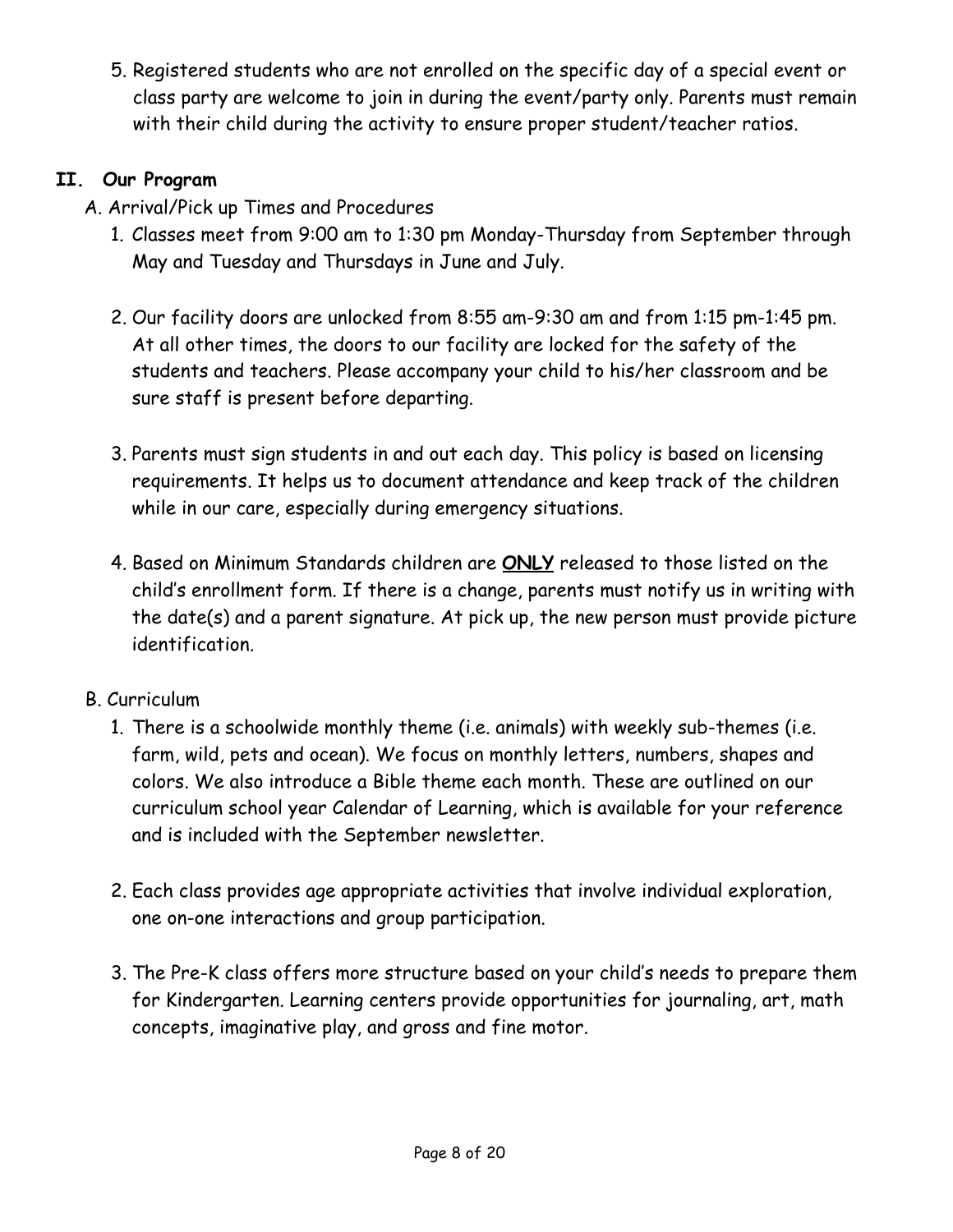- C. Supplemental Activities
	- 1. During the school year, we have many visitors and special events. These may include a petting zoo, Breakfast with Santa Claus, Donuts with Dad and Mother's Day Brunch.

When activities with animals are scheduled, we will let you know and ask that you let us know if your child has any known pet allergies. We do not have class pets, so animal allergies are not a regular concern.

- 2. In the summer, there may be special water activities. The 2's, 3's, 4's and Pre-K classes have Splash Days with water play. There are no swimming pools at the CDO.
- 3. As a school and in the classrooms, we often celebrate holidays and birthdays. Any food items to be shared with the class must be **store bought** as per the health department. We have class parties to celebrate Halloween, Christmas, Valentine's Day and the End-of-Year. Please volunteer to bring an item for these events. Sign-up sheets will be posted by each classroom door. If you would like to bring a treat for your child's birthday, please inform his/her teacher. If invitations are passed out at school, please include every student in the class, otherwise, it is best to mail them. Older children are especially sensitive about exclusion from a birthday party.
- D. Daily Routine
	- 1. Upon arrival each classroom has free play. This includes table toys, free art, dramatic play, sensory table, reading books and much more.
	- 2. Each week, all classrooms will participate in chapel time that is age appropriate. All are a very positive addition to our program that the children look forward to each week.
	- 3. Starting around 10:00 am to 10:30 am each class will have snack. At morning drop off, please label and place your child's snack into his/her class snack bin. This helps teachers stay organized and avoids confusion looking through lunch boxes. Please send something your child can feed him/herself and does not require refrigeration and/or heating.
	- 4. Students usually have an art, science or cooking project after snack or circle time. Please dress your child in something that you don't mind getting dirty. We believe children learn through play and we do not want to inhibit them in the process. We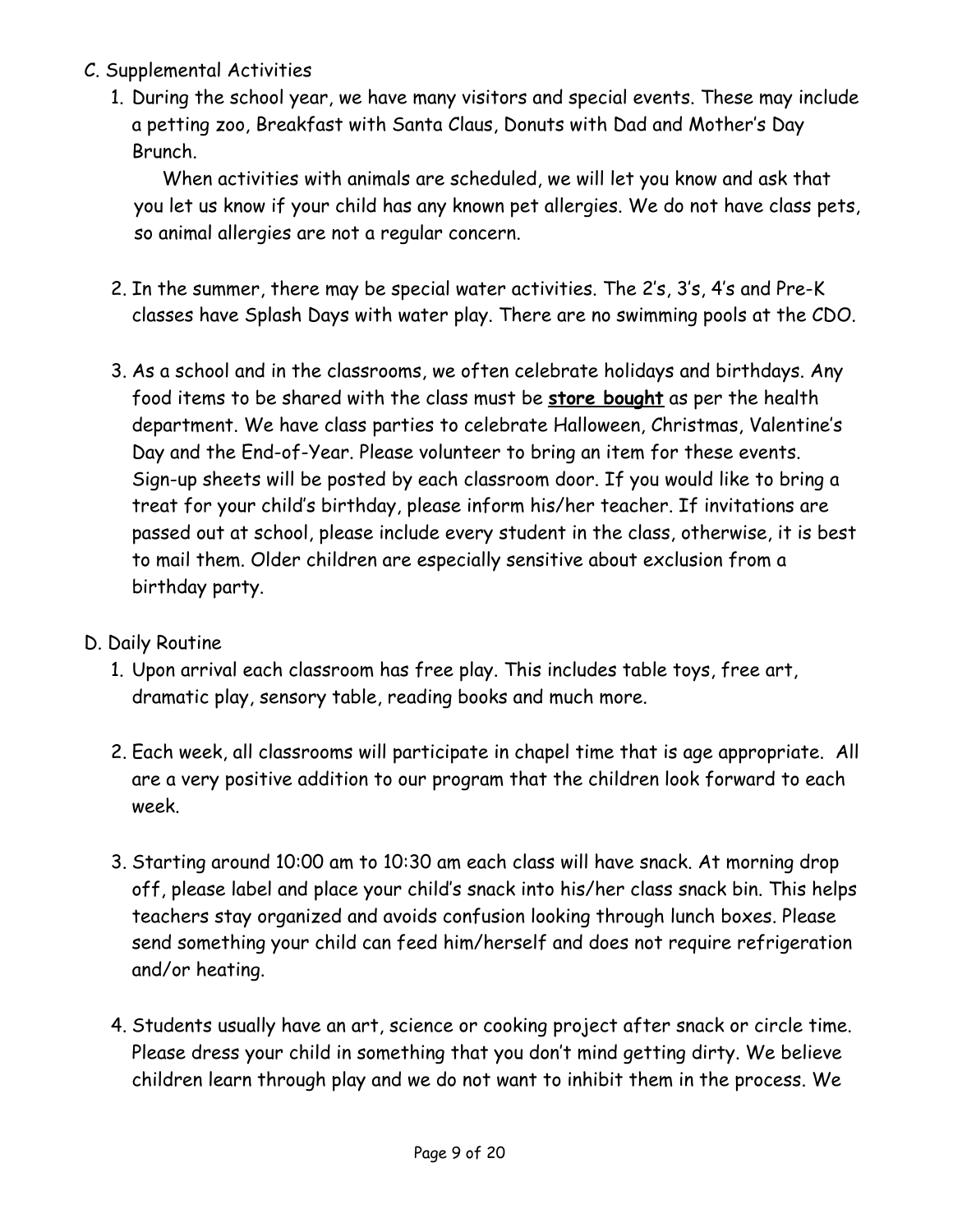provide smocks for certain activities, but children can still get messy. We will do our best to use washable paint, markers and other supplies.

- 5. Children love the outdoors, so we try to play outside for at least 45-60 minutes every day. At morning drop off, please label and place your child's water bottle into his/her class water bin. The bins are taken outside with the children. Please dress your child in weather appropriate clothing and shoes that have closed heels and toes. In the winter, please send your child with a jacket labeled with his/her name.
- 6. After recess we have lunch. Children are only allowed to eat what you send them. We do not allow the children to share food with one another. Please provide items your child can feed him/herself and do not require refrigeration and/or heating. We ask that you avoid sending sodas and other sugary foods.

#### E. Daily Checklist

- 1. Snack, labeled and placed in the snack bin
- 2. Water bottle, labeled and placed in the water bin
- 3. Lunch, labeled and placed in cubby or on personalized hook
- 4. Change of clothes, label each piece of clothing
- 5. Diapers/Pull-Ups, label each one

#### **Health department guidelines require you to label ALL of your child's belongings with first name and last initial.**

- 6. We discourage children from bringing toys from home because toys can be lost or broken. If your child has a special blanket or stuffed animal, he/she may bring it to school until they feel comfortable leaving it in their backpack/cubby.
- 7. Please apply sunscreen and bug spray before school, especially in the summer. We do not apply bug spray; however on splash days and school aged summer field trips, we will reapply a child friendly commercial sunscreen as needed.

#### F. Clothing

- 1. Please dress your child in weather appropriate clothing that can get dirty, is comfortable and easy to undress for bathroom breaks or diaper changes. We use smocks for art activities, but children can still get messy.
- 2. Children need to wear socks and shoes with closed toes and heels at all times when in our care. Crocs with socks are fine.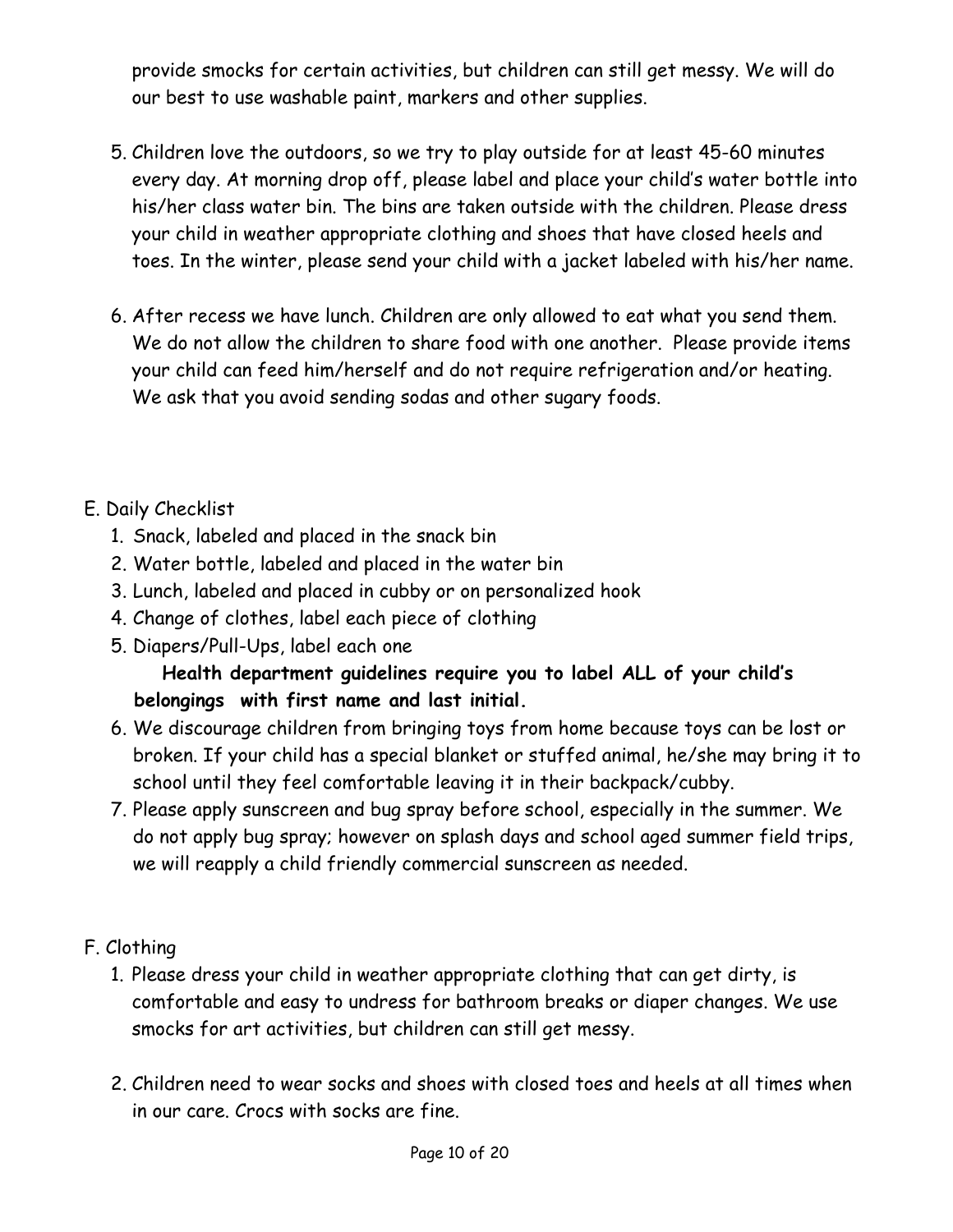#### **III. Health and Safety**

- A. Absences
	- 1. Please call or email us if your child will be late or absent at (512) 836-9073 or stmarkcdo@yahoo.com

#### **Please keep your child home if they have**:

- a. **Fever** of 100'F
- b. **Conjunctivitis**, an eye infection referred to as "pink eye". An eye will generally be red and have thick yellow drainage and often have a burning sensation.
- c. **Bronchitis**. Often begins with hoarseness, slight elevation in temperature and cough. The cough may be dry and painful, but it gradually becomes productive, produces phlegm.
- d. An **unidentifiable rash** that has not been diagnosed by a physician.
- e. **Impetigo**. A bacterial skin infection causes red sores to break open, ooze fluid and develop a yellow-brown crust.
- f. **Diarrhea**, frequent watery or greenish bowel movements.
- g. **Vomiting**, more than the usual spit-up for your child.
- h. A **severe cold with fever**, sneezing and thick green nose drainage.
- i. Any **contagious disease**: COVID, measles, chicken pox, mumps, rubella, flu, strep, etc.
- j. An **ear or throat infection** diagnosed by a doctor. Child may return when medication has been administered for at least 24 hours.
- k. **Lice or any evidence of an infestation**. Child may return after proper treatment and when all nits and eggs are removed.
- 3. Please notify us of any illness your child develops so we may inform other parents to look for symptoms in their child.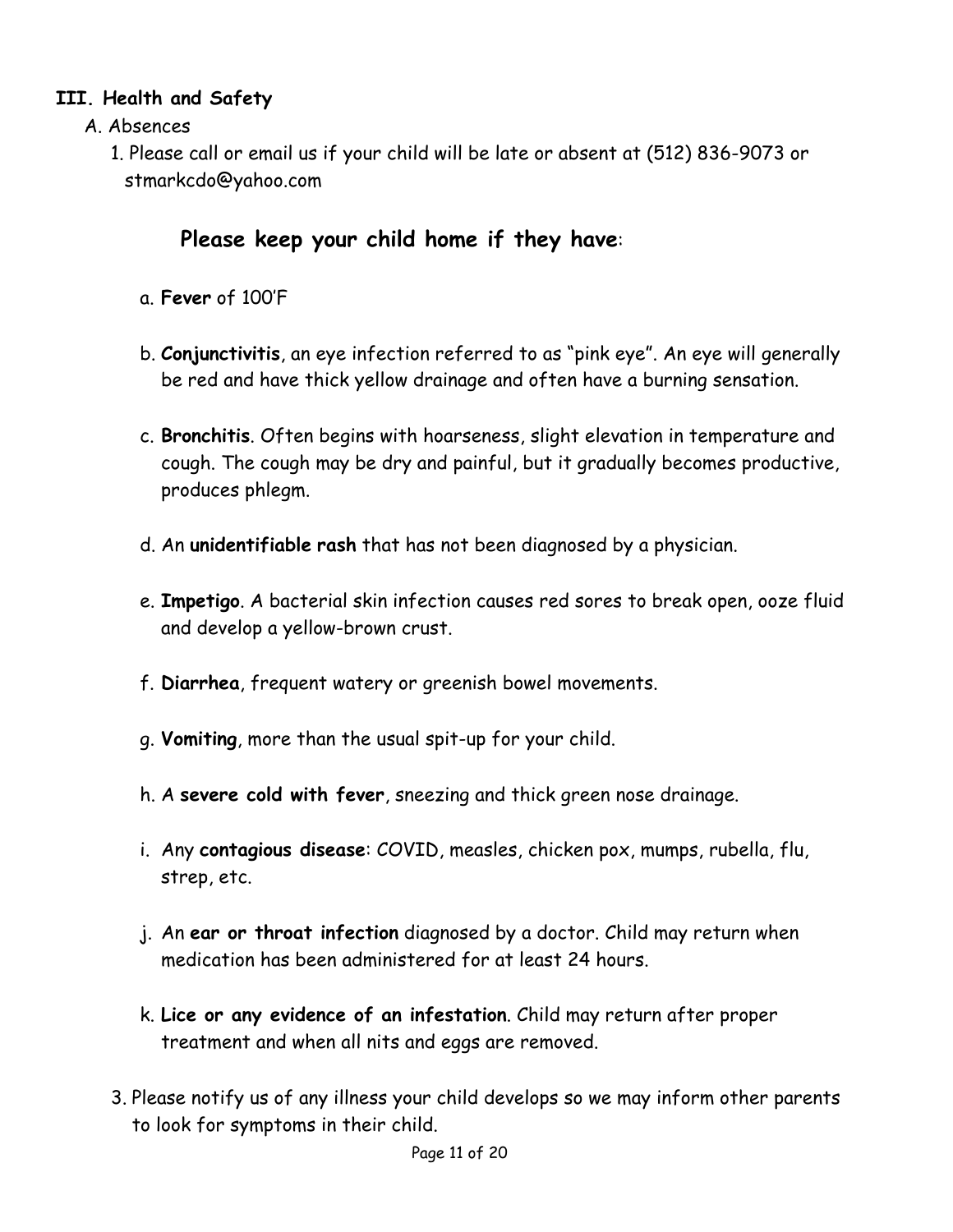- 4. We also ask that you keep your child home from school if they have any medical need (broken bones, severe seasonal allergies, surgery, etc.) that prevents him/her from participating comfortably in the child-care center activities including outdoor play.
- 5. Your child must stay home if his/her medical needs result in greater need for care than the classroom teachers can provide without compromising the health and supervision of the other children in care.
- B. Minor/Major Emergencies
	- 1. If your child becomes sick at school, we will notify you so you can pick him/her up as soon as possible.
	- 2. If your child has a minor injury, we will complete an incident report for you to sign at pick up. We will then make two copies, one for you and one for your child's file**. If your child requires medical attention after an injury or incident at school, please inform us so we can arrange for you to complete the necessary portions of the form and report the incident to Department of Family and Protective Services as per our Minimum Standards for operating a licensed childcare facility.**
	- 3. If your child has a major injury or there is any other medical emergency, for everyone's safety, we will immediately call 911. We will then contact you.
	- 4. If the school closes due to an emergency, we will notify parents as soon as possible. Please refer to the attached Emergency Preparedness Plan.
	- 5. For bad weather days, please check Austin Independent School District status. If AISD closes or starts late, the CDO will be closed. Unfortunately, we do not offer refunds or make-up days.
	- 6. Each morning your child will be given a visual screening by the teacher to identify potential concerns about his/her health. Teachers will also be attentive to changes in your child's normal behavior.
- C. Required Health Records and Immunization Policy
	- 1. St. Mark Children's Day Out requires that all children who attend our program be immunized. This policy was adapted and voted on by our St. Mark CDO board during our February 7, 2017 meeting. We are following the lead of Austin Regional Clinic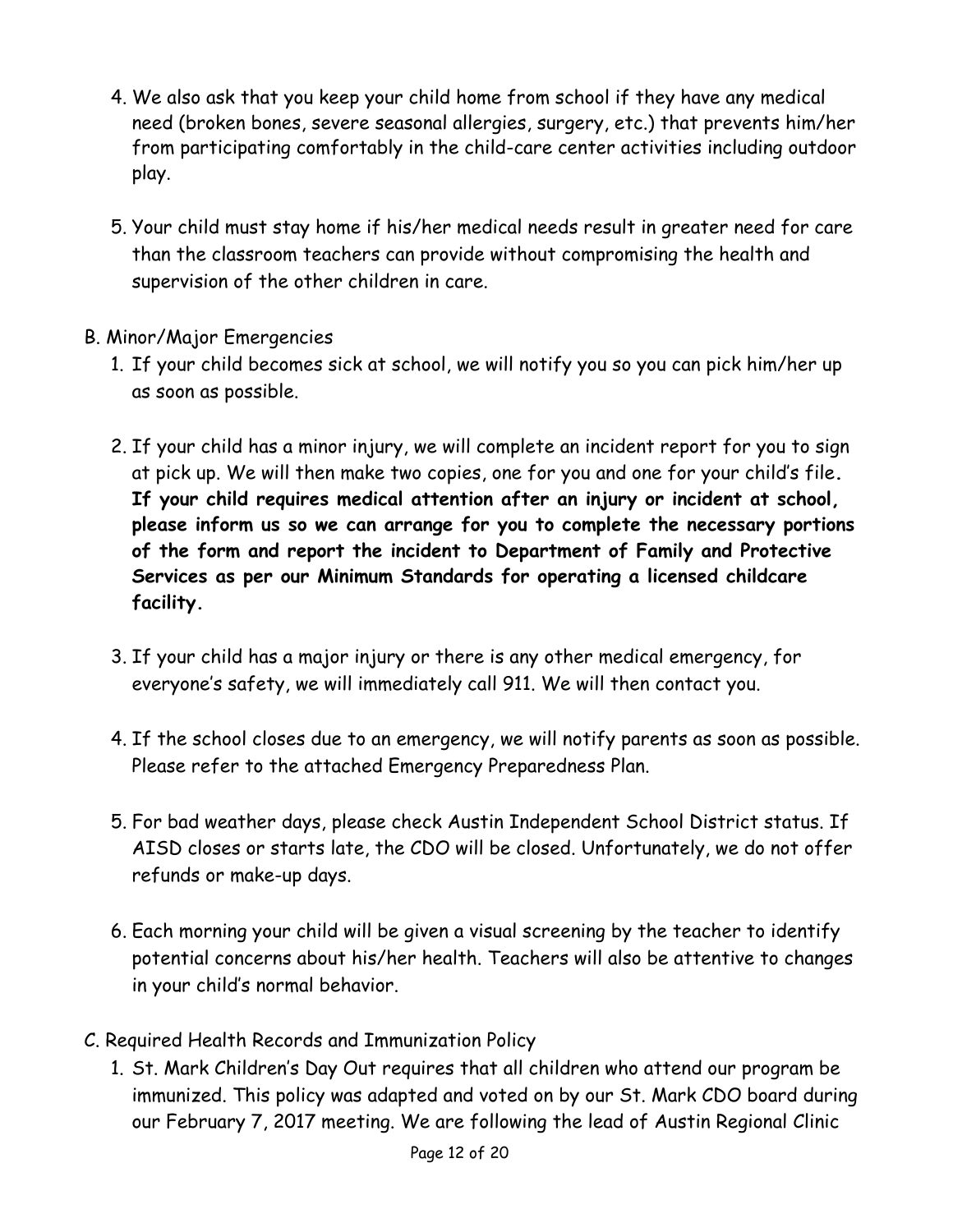who adopted a similar policy in the summer of 2015, choosing not to accept patients who do not follow a traditional immunization schedule, owing to the fact that many childhood illnesses have been diminished or eradicated because of immunizations. Your child's most current immunization record must be on file **on or before his/her first day of attendance**. You must also provide updated copies of immunization records as immunizations are given at well-check appointments.

- 2. A yearly health statement from your child's doctor is also required. This can be submitted after his/her next visit to the doctor, but must be current within one year of enrollment.
- 3. At 2 years of age, your child will need the Hep A vaccination because we are considered a day care or group setting.
- 4. At 4 years of age, your child will need a hearing/vision screening conducted by a physician. Licensing requires that we have proof of the vision/hearing screening within

120 days of your child turning 4 or enrolling in our program. A licensed speech therapist visits our campus each fall and offers speech and hearing evaluations at a nominal fee that satisfies this requirement if a parent should choose this option or if a child was not cooperative at his/her 4 year well child check.

- D. Medication
	- 1. Based on Minimum Standards, we cannot administer medication.
	- 2.If your child has a medically diagnosed food allergy, a FARE (Food Allergy and Anaphylaxis Emergency Care Plan) form must be completed with clear directions provided to CDO staff and **signed by a medical doctor in case of allergic reaction on the first day your child attend St. Mark CDO.**
- E. Meals/Nutrition
	- 1. **St. Mark CDO is a NUT FREE school**. The CDO Board voted at their March 7, 2017 meeting to initiate a school wide **NUT FREE** policy beginning Monday, March 20. This includes all nuts and nut products. Please inform us if your child has diet preferences or sensitivities or refrains from certain foods due to personal or religious reasons.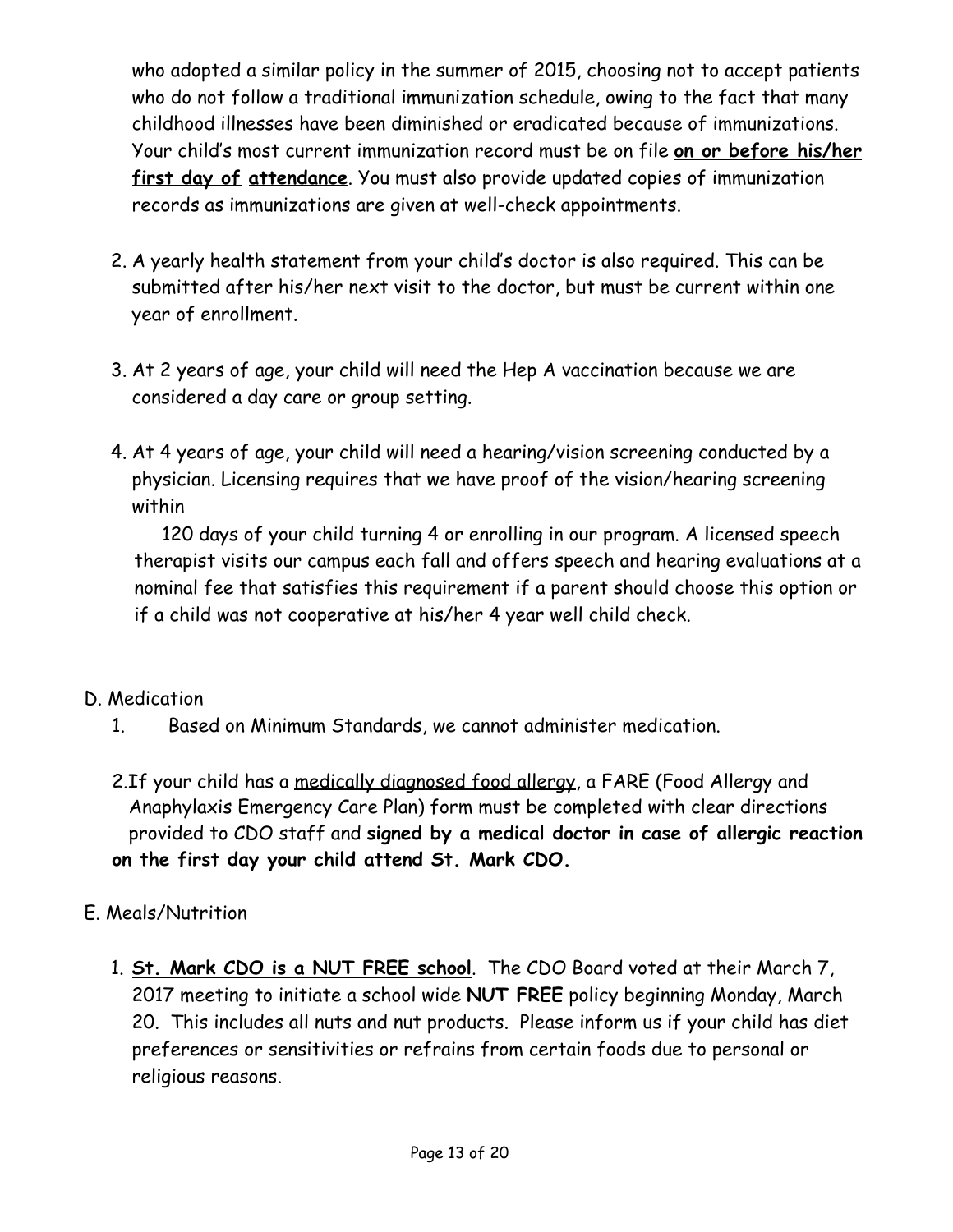- 2. Since we do not provide meals or snacks, we are not required to make sure food items meet daily nutritional value. We can provide you with nutritional value information from Minimum Standards.
- 3. Human milk is the best source of nutrition for infants and breastfeeding supports optimal health and development. We are happy to provide an appropriate, comfortable place to nurse on our premises. We will also allow your child to consume prepared breast milk while in our care.

#### F. Potty Training at the CDO

1. While beginning potty training has been proven statistically to occur best at age 2.5 – 2.75 years, many families in our program over the years have started potty training their children at earlier ages. Since it is not developmentally appropriate to ask a child to potty train before aged 2 or immediately after, the CDO board has established guidelines to assist parents with this milestone, understanding that children who use the potty routinely at home can sometimes have difficulty using the potty at school until mastery is achieved. This may be in part because at home it is more feasible to take a single child to the restroom at set times. Even a child who has language will be resistant to stopping classroom or playground play to ask to be taken to the restroom. Younger children are just not able to verbalize their needs in a larger group setting. Potty training will be supported by the teaching staff:

> 1) When the child can ask to go potty as needed and has the capacity to hold their bladder or bowel movements until one of the two teachers can safely get them to the restroom since bathroom facilities are not contained in the bathroom--- our teachers are not able to take your child to the potty at regular set intervals due to safety concerns for the other children in their care 2) When a child can manipulate his/her own clothes by pulling them up and down to facilitate avoiding a potty accident

- 3) When the child can stand and sit well on their own
- 4) When a child has had no potty accidents at home for one month

If these milestones for potty training are not met, the toddler teacher has the directive to ask parents to return their child to pull ups or diapers while at school in order to insure sanitary classrooms.

Please understand that while this policy may be inconvenient for parents to be asked to return their child to pull-ups while at school, the potty training process can take up to 2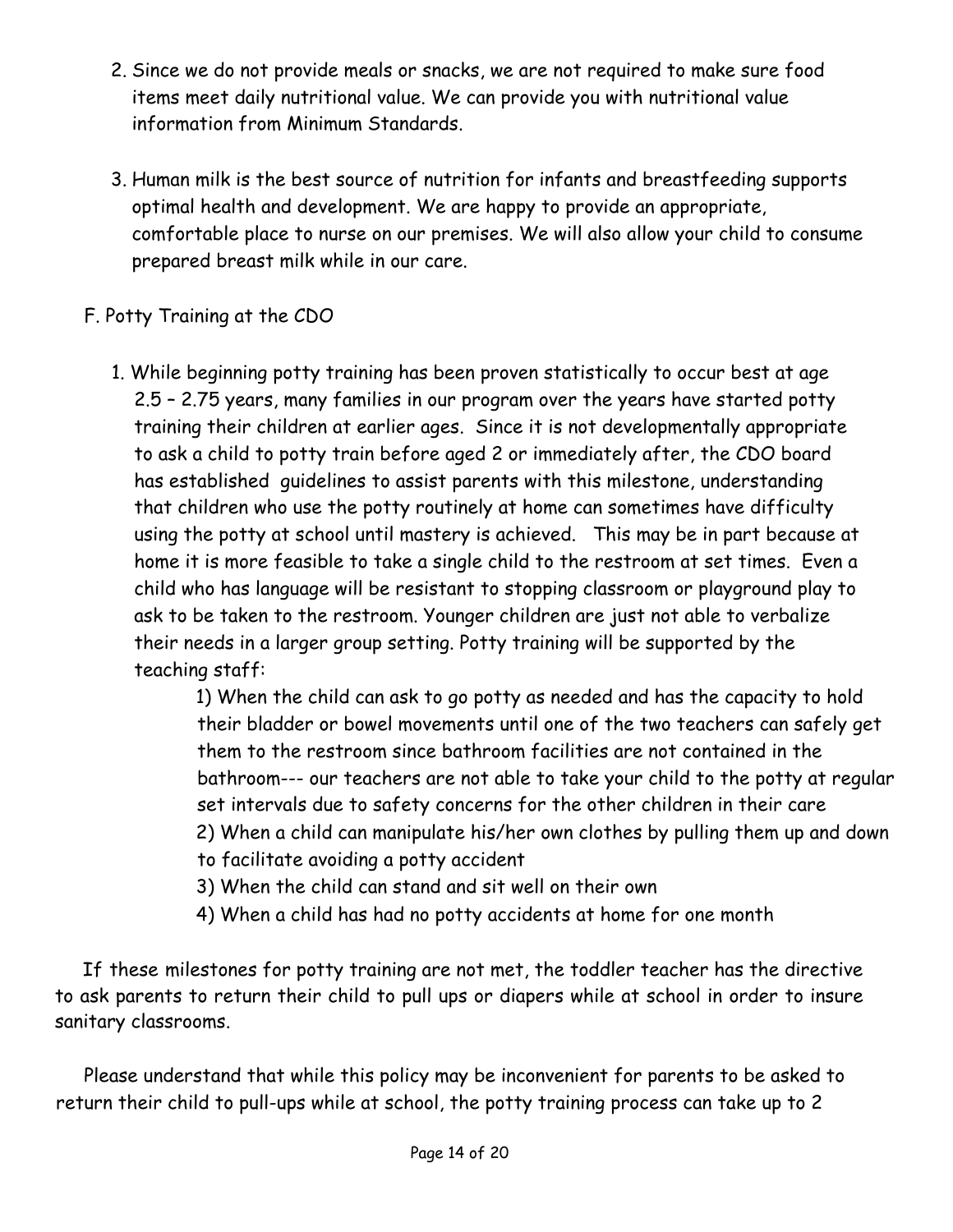years for a child to realize their diaper is wet and be able to tell us that they need to urinate. Starting the process at a time when the child is more developmentally appropriate to handle all faucets of the process will assure quick success!

#### **IV. Additional Topics**

- A. Guidance
	- 1. Safety is our number ONE priority. We strive to make sure your child is supervised at all times. To ensure this, we keep child/teacher ratios lower than licensing requires.
	- 2. We provide a nurturing environment by using positive examples and language. We praise children when they are kind and help others. We redirect children by using positive phrases such as "walking feet" and "use your words".
	- 3. Physical and emotional punishment is not allowed. Staff will be immediately dismissed if they do not adhere to this strict policy. Please see the attached Discipline and Guidance Policy. You will need to sign the statement verifying you have read it. We will keep that page in your child's permanent file.
	- 4. If a child is demonstrating inappropriate behavior, (biting, hitting, throwing toys, etc.), the child will spend time away from the activity or classroom. The teacher or Director will discuss what happened and will encourage the child to think about his/her behavior. We believe this helps children learn how actions impact others.
	- 5. If a child continues to demonstrate inappropriate behavior that violates the rights of others, we will establish a plan with the parent(s), the Director and the teachers. If there is no improvement, the child may be dismissed from the program.

#### B. Separation Anxiety

- 1. If this is the first time your child will experience a school setting, your demeanor will greatly affect his/her initial adjustment. Your child will sense any reservations on your part so a positive attitude must be maintained to assure a smooth transition.
- 2. While a majority of children have little difficulty adjusting to new situations, some experience teary separations. If this is the case on the first day, a brief stay with your child is recommended. Reassure them of your return and depart promptly.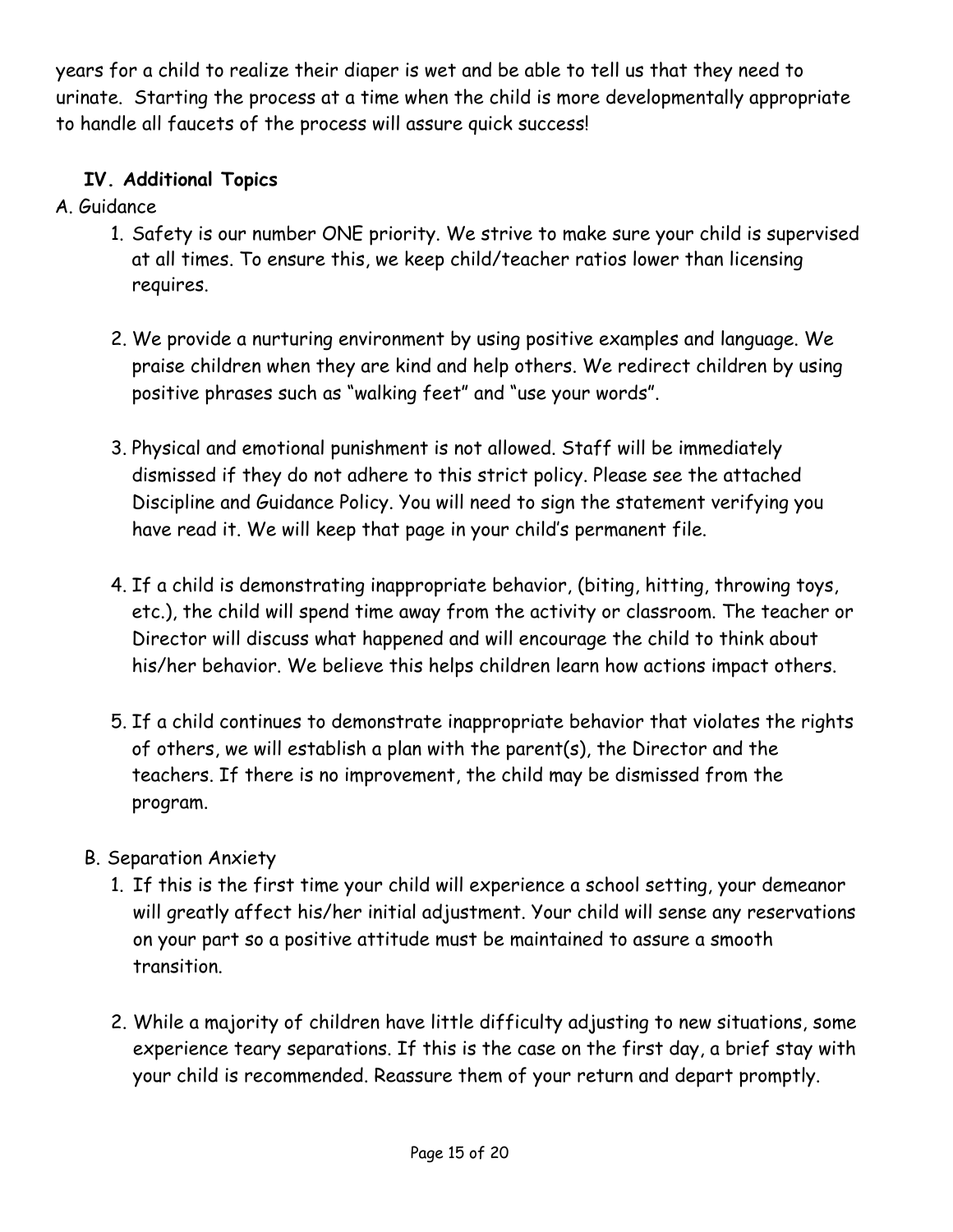- 3. Call the school as often as you like to check on your child. We will be honest about his/her progress.
- 4. Let us know if your child has continued difficulties adjusting to school. Our teachers are dedicated to helping you and your child feel comfortable in our program.
- C. Our Staff
	- 1. Our staff consists of well-trained women who enjoy working with children. Most of our teachers have teaching degrees, college degrees and/or valuable experience.
	- 2. All staff complete a fingerprint screening and an FBI background check.
	- 3. All staff are trained in CPR and first aid when hired and then completes a recertification class every two years.
	- 4. Our staff is trained annually in recognizing child abuse and neglect. We are legally required to report suspected abuse. To ensure that all children are safe please join us in this effort. If you ever suspect abuse call the Abuse Hotline at 1–800–252–5400.

See the attached handout entitled "Information on Reporting Child Abuse" for more detailed information.

- 5. Every year each teacher acquires 24 hours of annual training in child development. Teachers may acquire hours by attending workshops throughout the year and they may also complete some hours through self-study courses.
- 6. The Director, Debra Wissman, has a BA in Theology, is certified by the Department of Family and Protective Services Child Care Licensing division and has over 25 years in serving children and families. She meets all the requirements to direct a licensed child care center. Each year she acquires 30 hours of training in child development and administration.
- 7. Teamwork is important to provide the best care for your child. We consult each other, and the CDO Board for advice and guidance.
- D. Board of Directors
	- 1. The Board of Directors is the governing body for our school. They jointly oversee our operations and define our policies.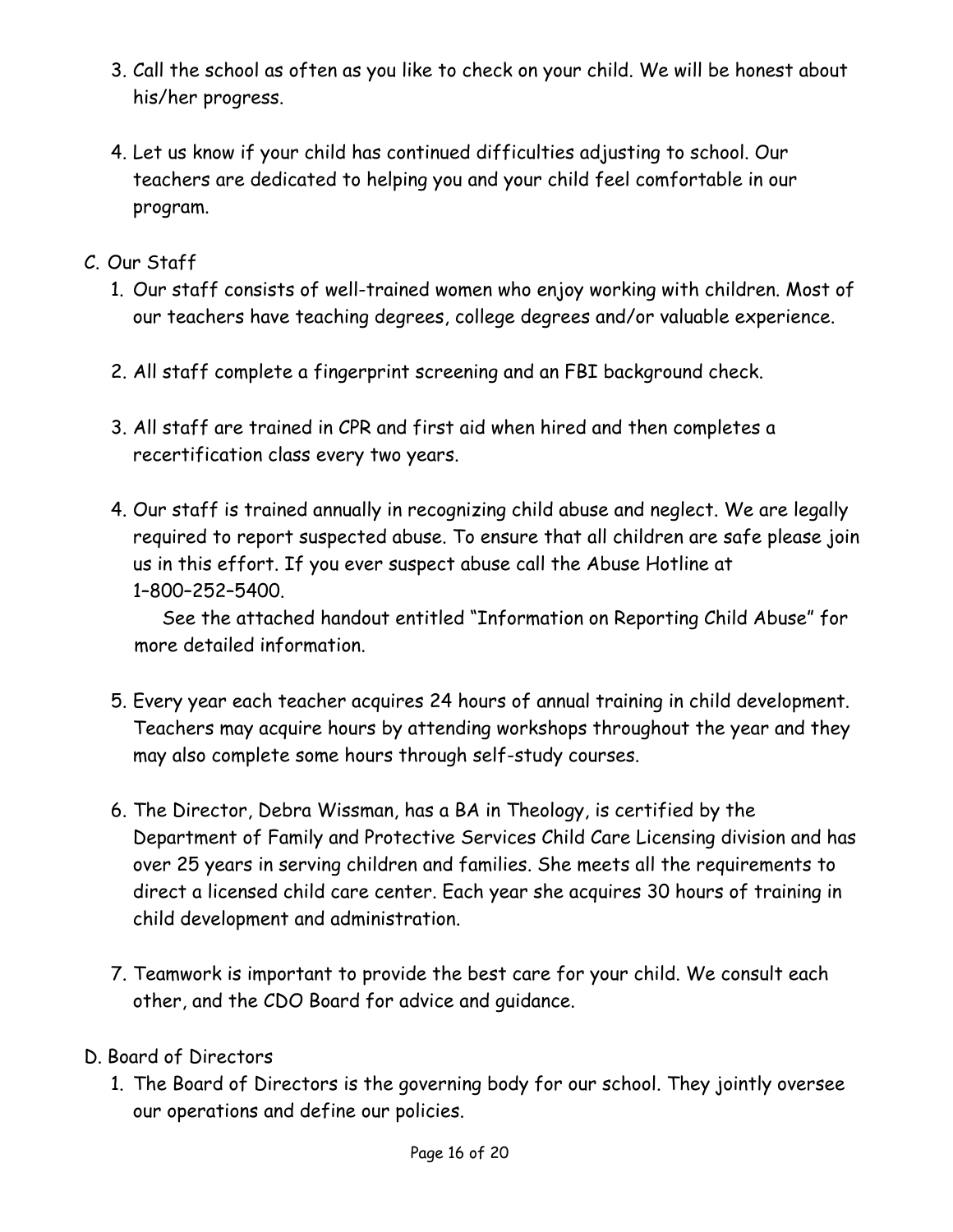- 2. The Director, the Pastor, church members and CDO parents form the CDO Board. Please contact the Director if you would like to join. It is a wonderful way to help make decisions that involve the CDO and the children.
- 3. The CDO Board currently meets on the second Wednesday of each month at 6:30 pm in person or on ZOOM. The meeting is open to all parents. You are always welcome to come and see how we run the school. Childcare is provided when we return to in person meetings.

#### E. State Regulations

- 1. This program is a licensed child care facility through the Department of Family and Protective Services. We comply with their Minimum Standards. We have multiple copies if you would like to review one, or you may access them through DFPS website at [www.dfps.state.tx.us](http://www.dfps.state.tx.us/) or phone 512-834-3426. Our license # is 1574005
- 2. Licensing performs one unscheduled visit annually to inspect our center and ensure we are in compliance. The most recent inspection report is posted on the bulletin board near the main entrance. If you have further questions concerning our license, you may contact our representative, **Katiga Wilson,** Child Care Licensing Inspector, 14000 Summit Drive, Suite 100,Austin, TX 78728, cell phone 512-438-9051 email Katiga. Wilson@hhs.texas.gov\_website at [www.txchildcaresearch.org](http://www.txchildcaresearch.org/)
- 3. We have yearly health and fire inspections to ensure our building is safe. These reports are in the office and available for your review.
- 4. Minimum Standards requires us to inform you of the following Texas Penal Code: Any area within 1000 feet of a child care center is a gang-free zone. Criminal offenses related to organized criminal activity occurring in this zone are subject to harsher penalty.
- 5. Our playground is closed for public use during hours of operation.
- F. Policy Guidelines
	- 1. We have established these policies to provide a safe and caring environment for your child. You will be notified in writing of any changes. We understand reminders are helpful when new policies are implemented.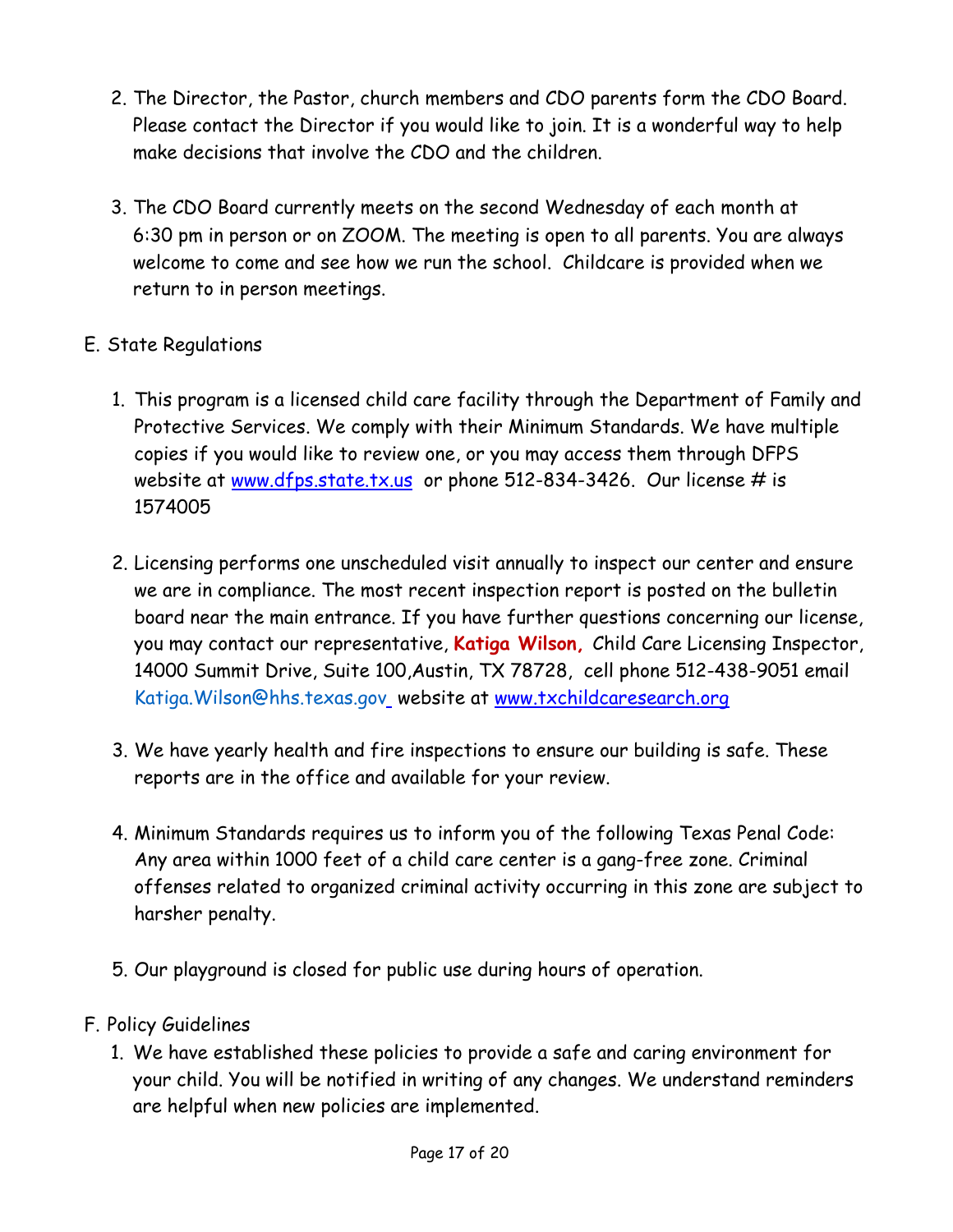- 2. If school procedures are continually disregarded by a child and all efforts are made by the staff to communicate expectations, the following steps will be taken:
	- a. Final verbal warning
	- b. Written notice
	- c. Conference with the Director and member of the Board
	- d. Dismissal from the program
- G. Helpful Resources
	- 1. Feel free to read and post items on our Parent Bulletin Board. As you walk into the main entryway it is on the wall to the left.
	- 2. IMPORTANT Contacts

Abuse Hotline 1–800–252–5400 Local Child Care Licensing Office (512)834–3195 DFPS website: [www.dfps.state.tx.us](http://www.dfps.state.tx.us/)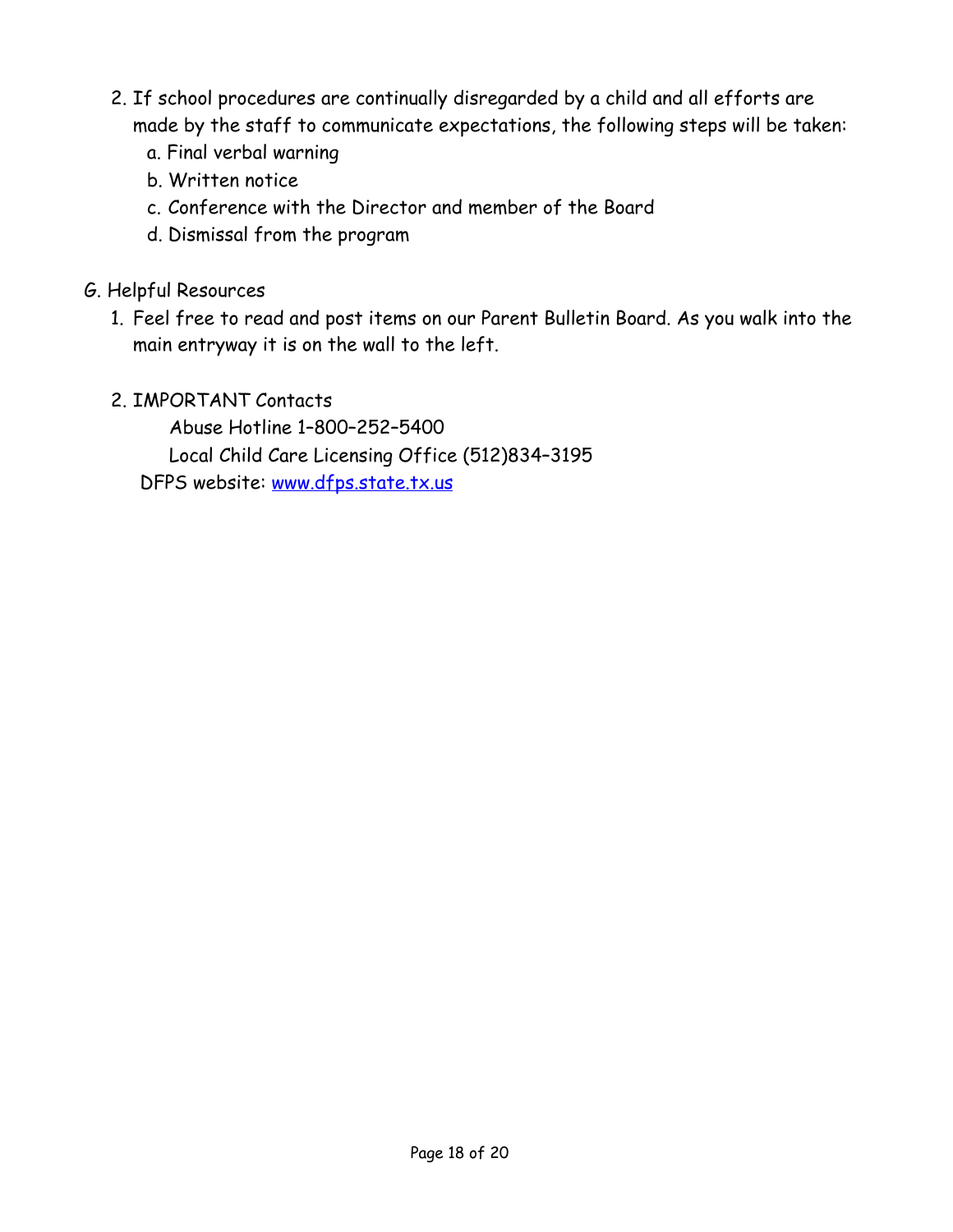## **Daily Checklist**

Health guidelines require you to label ALL of your child's belongings with first name and last initial.

- ✔ **Snack,** labeled and placed in the snack bin
- ✔ **Water bottle,** labeled and placed in the water bin
- ✔ **Lunch,** labeled and placed in cubby
- ✔ **Change of clothes,** label each piece of clothing
- ✔ **Diapers/Pull-Ups,** label each one

## **Required Forms**

**The first five items need to be submitted by your child's first day of school***.*

- Admission information
- Parent handbook agreement form
- Discipline and Guidance agreement form
- Immunization record
- FARE (Food Allergy & Anaphylaxis Emergency Care Plan) **S** Signed health statement *after your child's next doctor's appointment*
- Hearing/vision screening results *after your child's 4 year check-up*

### **Reminders**

**Sign your child in and out each day.** You must accompany your child to their classroom. Staff must be present before leaving your child.

**Label all belongings** with your child's first name and last initial; lunch, snack, water bottle, diapers, extra clothes, jacket, etc.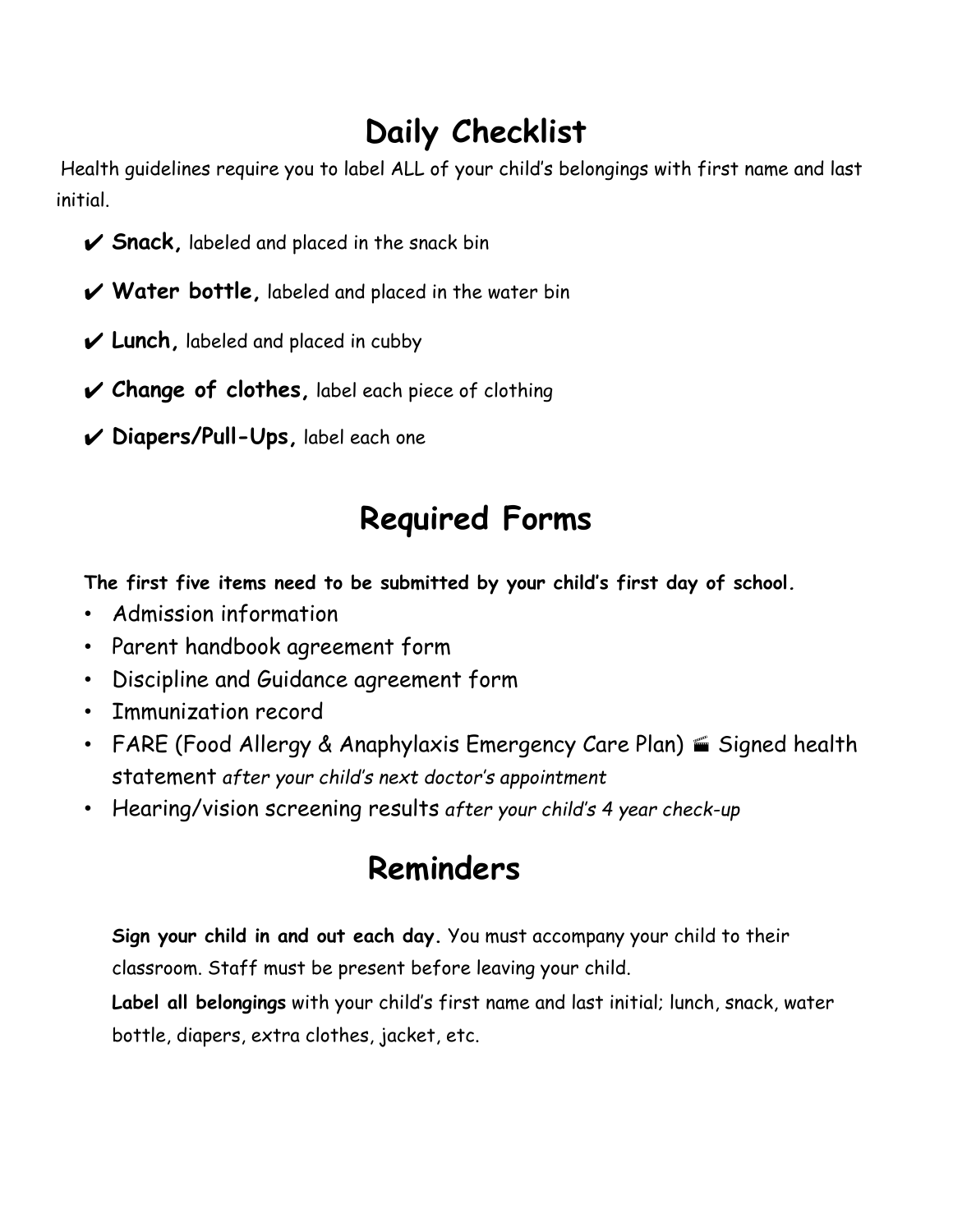**Notify us of any changes** to your child's records; phone number, address, emergency contact, shot records, allergies, additional people who can pick up your child, etc. Some changes need to be submitted in writing, dated and signed.

**Call or email if your child will be absent,** (512) 836-9073, stmarkcdo@yahoo.com First and last month's tuition is due on or before your child's first day of school.

**U** Tuition is due by the 5<sup>th</sup> of each month. **Tuition is non-refundable.** 

#### St. Mark Children's Day Out Emergency Preparedness Plan 2022-2023

The Director, Board and staff have diligently evaluated options to prepare us for emergencies related to mechanical, weather, or environmental threats. As the result of these efforts the following procedures are established.

#### **Containment**

- When it is safest to remain inside due to environmental factors, the hallways of the CORE building are deemed the safest place.
- If evacuation to the main church hallway is possible, we will enter the church office via the sidewalk to the door nearest the CORE building.
- If lock-down is required due to community safety concerns, the hallways of the CORE building will be used. This will ensure access and visibility through windows is minimized. Teachers will console children to reduce noise.
- If a classroom lock-down is necessary, the teachers and staff have been instructed how to establish safe procedures within their classroom.

#### **Evacuation**

- If it is safe to do so, we will evacuate to the other two buildings on St. Mark property.
- If immediate evacuation of the St. Mark property is necessary, we will walk east across the field to Walnut Creek Elementary, 401 W. Braker Lane, Austin, TX 78753, 512-414-4499.
- If our safe shelter is not available at Walnut Creek Elementary within walking distance, the teacher's vehicles will be used to transport children.
- Children younger than 24 months and children with special needs will be carried by available staff to assure a quick and efficient evacuation.
- Teachers will be accountable to have their class clipboard that contains daily sign-in sheets to assure attendance and accountability, emergency medical authorization forms, and emergency contact forms as well as emergency backpacks with supplies.

#### **In All Emergencies**

 $\checkmark$  Staff will call 911 and ensure medical attention is provided.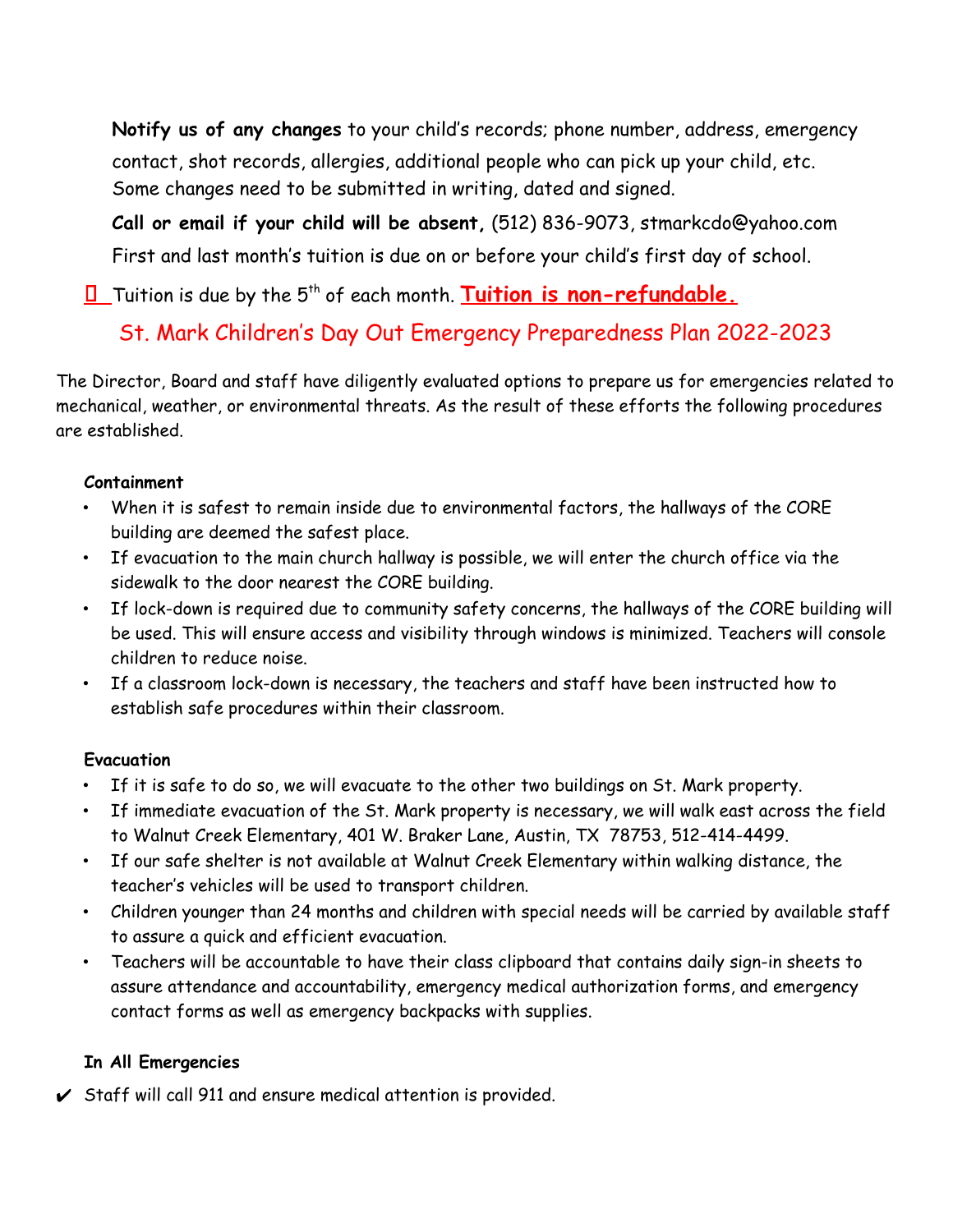- ✔ Once safety is obtained, families will be contacted. The Director or her designee will determine the best order to call families.
- ✔ As dictated by Minimum Standards the Director or her designee will contact our representative or Statewide Intake at 1-800-252-5400.
- $\vee$  The Director or her designee will communicate to the public and media.

#### **Additional Information**

- Emergency Evacuation Diagrams are posted in each classroom.
- All staff, teachers and substitutes will be trained in these procedures.
- Parents will receive this plan with their Parent Handbook.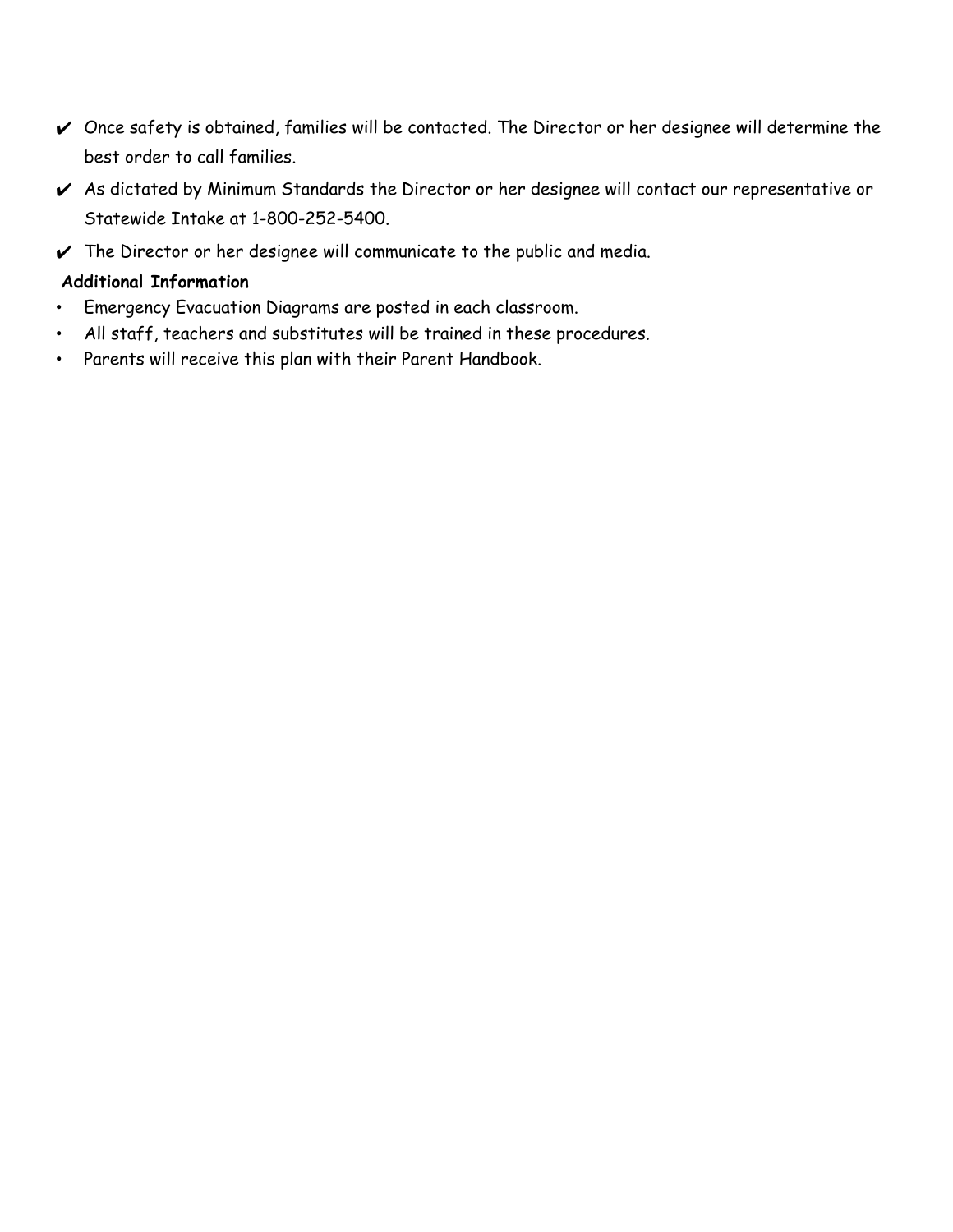#### Reporting Child Abuse According to the Law in the State of Texas

Texas has both civil and criminal laws to protect children from abuse and neglect. If you suspect that a child is being abused or neglected, the law requires that you report it. [Texas Family Code Section 261.101 (a)]

The Texas Department of Family and Protective Services (DFPS) is the agency to call if the suspected abuse or neglect involves a person responsible for the care, custody, or welfare of the child or someone who lives in the home with the child. Child Protective Services (CPS), a division of DFPS, is responsible for conducting civil investigations of alleged abuse or neglect by caregivers or household members. You may also report suspected abuse or neglect to any local or state law enforcement agency. Law enforcement agencies are responsible for criminal investigations, which focuses on figuring out who committed a crime. The CPS investigation is a civil court matter that focuses on the welfare of the child and family.

You are protected by law from liability when you make a report or provide information in good faith during a CPS investigation. However, you are not protected from civil or criminal liability if you report your own abuse or neglect of a child **or** intentionally file a false report against someone else. (Texas Family Code, Section 261.106).

Failure to report suspected child abuse and neglect is a criminal offense (Texas Family Code, Section 261.109).

To report to DFPS, call the 24-hour, toll-free abuse hotline at 1-800-252-5400 from anywhere in the United States to report abuse or neglect that happened in Texas. The important thing is to call and report what you suspect. You will be given a call ID number to prove that you made the call. You can call back and use the call ID number to give additional information about the same case. Anonymous callers are welcome, but they will not be given a call ID number. The identity of the reporter is confidential and is not revealed to anyone but law enforcement, unless disclosure is ordered by a court (Texas Family Code Section 261.201).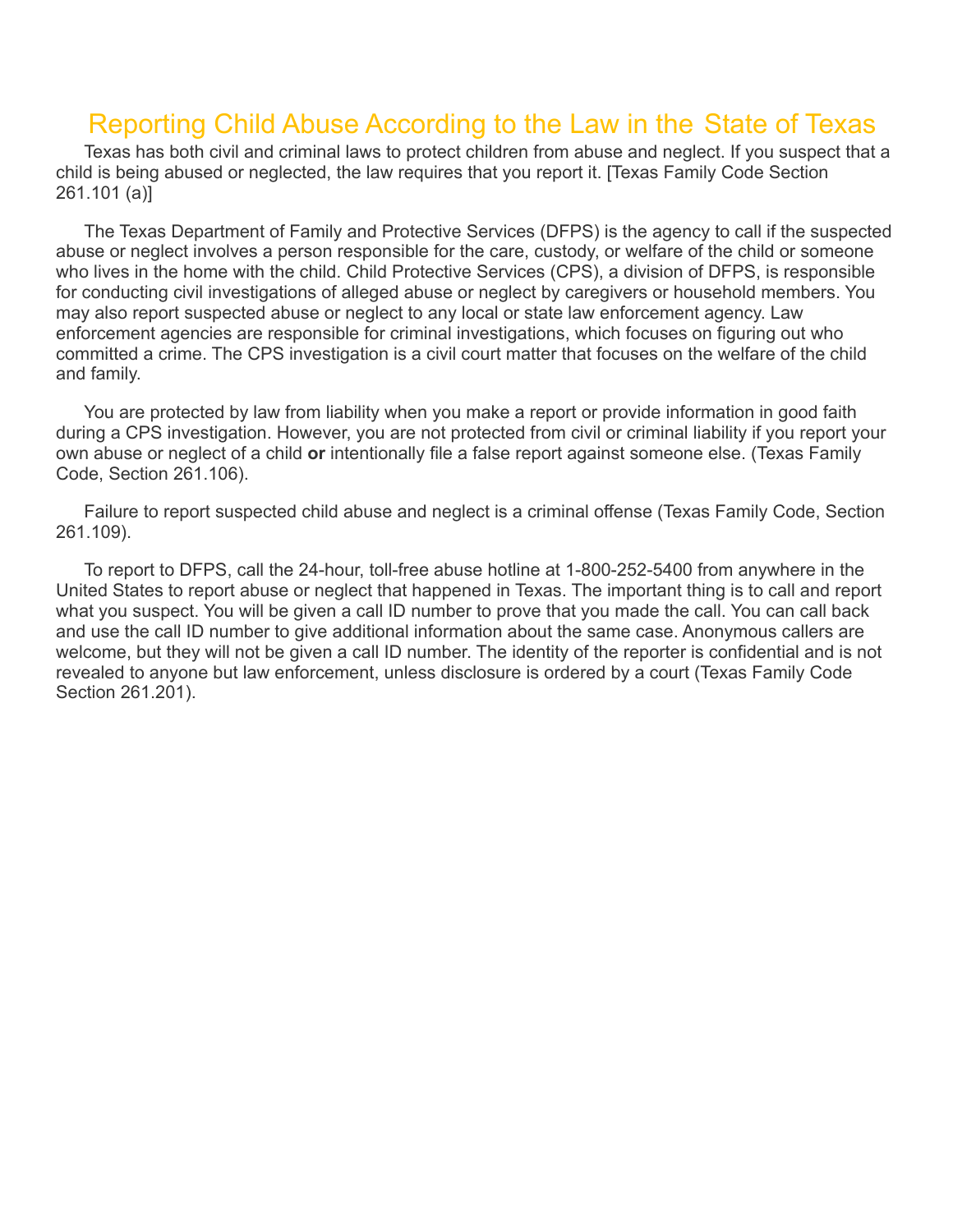#### **St. Mark Children's Day Out Employee Immunization Policy**

Effective September 1, 2014, St. Mark Children's Day Out has implemented the following immunization policy for all of it employees to be in compliance with the Texas Department of Family and Protective Services, Minimum Standard Rule #746.3611, which requires a policy for protecting children from vaccine-preventable diseases. While the safety of our employees and the children in our care is paramount, we have elected to make immunizations for vaccine-preventable diseases optional to the employees.

Vaccines that we currently **recommend** our employees receive:

\*Influenza (annually)

\*Pertussis (Tdap)

\*COVID 19 vaccines and boosters as recommended by Center for Disease Control

If the employee is not exempt from having these immunizations, St. Mark Children's Day Out recommends that employees consider these immunizations.

The employee will indicate below if there are any exemptions that would prevent them from receiving an immunization for a vaccine-preventable disease.

A copy of this policy, signed by the employee, will be kept in the employee file.

If the employee decides that these immunizations are appropriate and beneficial for their health and well-being and receive the immunization, they are asked to provide the Center Director with documentation that the immunizations have been received.

St. Mark Children's Day Out will encourage the use of protective medical equipment to protect employees and children in care from exposure to possible disease. In addition to hand washing, the protective medical equipment would include gloves, masks and hand sanitizer. The use of protective medical equipment will be based on the level of risk the employee presents to children by the employee's routine and direct exposure to children. Employees should not be in direct contact when they are ill or exhibiting signs of illness. St. Mark Children's Day Out will monitor information provided to the public through the Center of Disease Control and/or other sources to determine the level of risk the employee presents.

There will be no discrimination or retaliatory action against any employee who does/does not receive immunizations for vaccine-preventable illness. The use of protective medical equipment will not be considered retaliatory when used by employees of St. Mark Children's Day Out.

All employees will be required to sign this policy and the signed policy will be retained on file. The information related to whether or not an employee chooses to have immunizations for vaccine-preventable diseases will be kept confidential. Failure to sign this policy will result in the employee not being able to work directly with children.